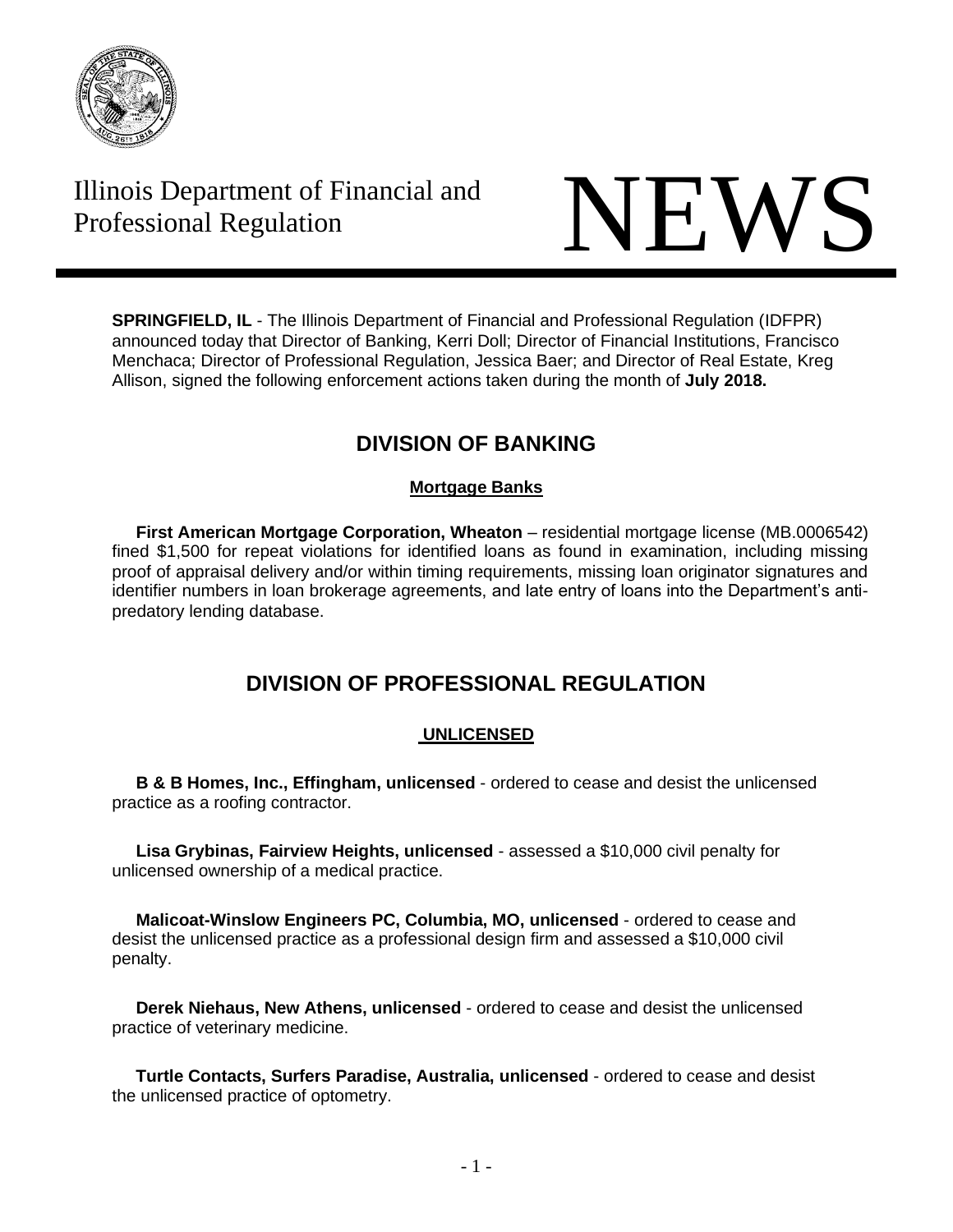# **ARCHITECT**

 **Sung-Jin Byun, Chicago, 001019121** - architect license suspended for failure to file and/or pay Illinois state income taxes.

## **BARBER, COSMETOLOGY, ESTHETICS, NAIL TECHNOLOGY & HAIR BRAIDING**

 **Louis Adams, Markham, 006062951** - barber license suspended for failure to file and/or pay Illinois state income taxes.

 **Aziza Akbari, Chicago, 011318787** - cosmetologist license issued with reprimand and fined \$500 based on material misstatements to Department.

 **Yaa Boakye, Chicago, 169025738** - nail technician license suspended for failure to file and/or pay Illinois state income taxes.

 **Sevda Cigirgil, Rockford, 011293635** - cosmetologist license reprimanded and fined \$750 based on operating a shop/salon prior to licensure and aiding and assisting unlicensed practice.

 **Jennifer Grier, Rockford, 011297014** - cosmetologist license suspended for failure to file and/or pay Illinois state income taxes.

 **Jose De La Luz Hernandez, Wheaton, 006065602** - barber license issued and placed on indefinite probation for a minimum of two years with practice restrictions due to the facts surrounding his conviction for battery.

 **Glenn Jenkins, Maywood, 006061331** - barber license placed on probation for 18 months based on unprofessional conduct.

 **Olga Kalinina, Wheeling, 011303014** - cosmetologist license suspended for failure to file and/or pay Illinois state income taxes.

 **Bernadetta Mielecka, Wheeling, 169015005** - nail technician license suspended for failure to file and/or pay Illinois state income taxes.

 **Julie Nelson, Rock Island, 011295206** - cosmetologist license indefinitely suspended for being more than 30 days delinquent in the payment of child support.

 **Latasha Norris, Dolton, 169024933** - nail technician license suspended for failure to file and/or pay Illinois state income taxes.

 **Sonja Pearson, Blue Island, 011188075** - cosmetologist license suspended for failure to file and/or pay Illinois state income taxes.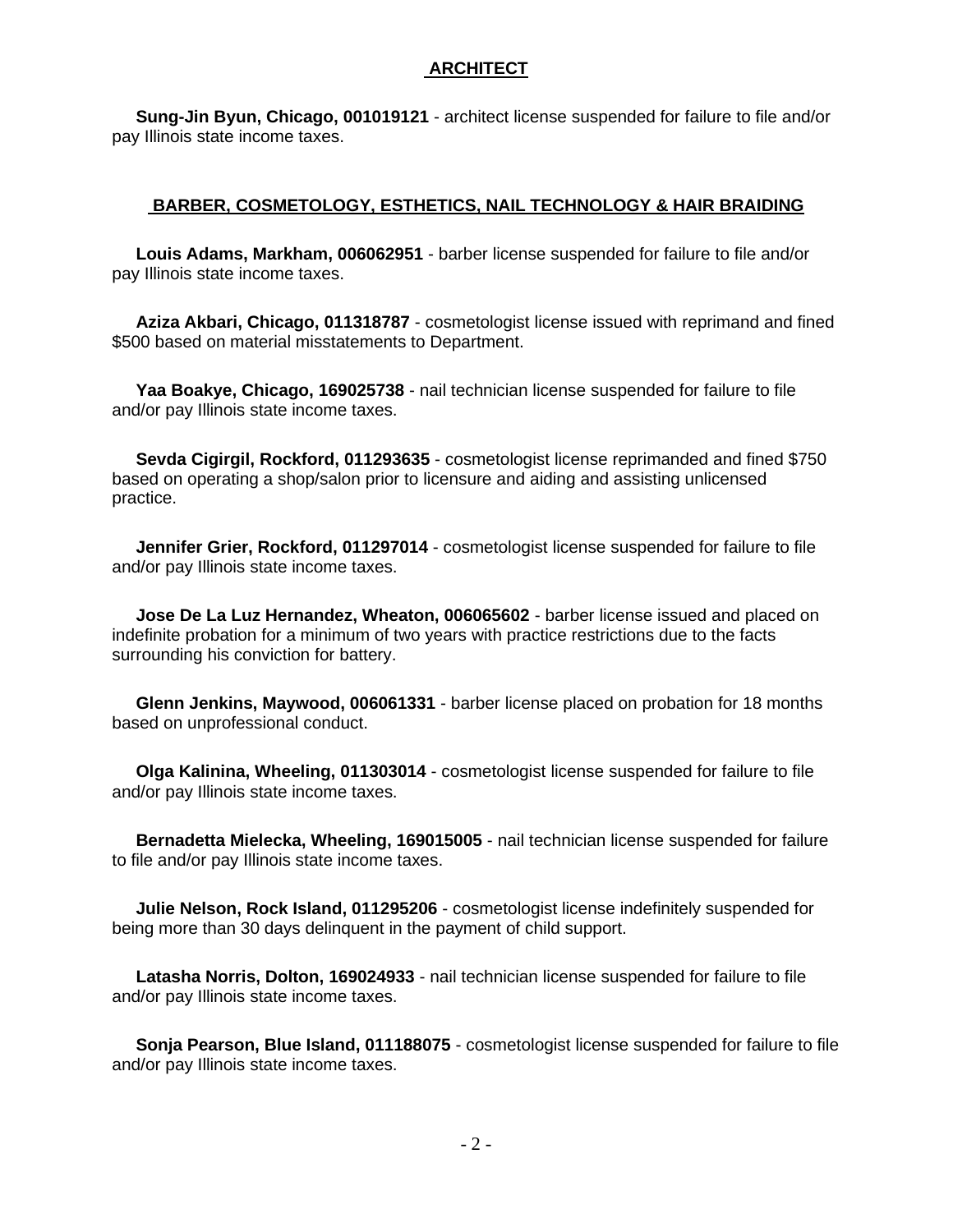**Frederick Priest, Maywood, 006060651** - barber license indefinitely suspended for being more than 30 days delinquent in the payment of child support.

 **Cory Robinson, Dixon, 011262183** - cosmetologist license suspended for failure to file and/or pay Illinois state income taxes.

 **Karen Torres, Hanover Park, 011248934** - cosmetologist license permanent employee registration card suspended for failure to file and/or pay Illinois state income taxes.

 **Raymond Townes, Bolingbrook, 011304900** - cosmetologist license suspended for failure to file and/or pay Illinois state income taxes.

### **DENTAL**

 **Lisa Alcott, Orland Park, 020009373** - dental hygienist license indefinitely suspended for being more than 30 days delinquent in the payment of child support.

 **Shonna Curry, Chicago, 019025956** - dental license placed on probation for two years due to a sister-state discipline.

 **Melissa Resch, Aurora, 020009818** - dental hygienist license placed in refuse to renew status due to practicing with a non-renewed license.

# **COLLECTION AGENCY**

 **American Credit Acceptance, LLC, Spartanburg, SC, 017022171** - collection agency license issued with reprimand based on disciplines in other jurisdictions.

#### **DESIGN**

 **RSI Architects International Ltd, South Barrington, 184000158** - professional design firm license placed in refuse to renew status for the advertise and offering of architectural services with a non-renewed PDF license.

#### **DETECTIVE, ALARM, SECURITY, FINGERPRINT VENDOR AND LOCKSMITH**

 **AGB Investigative Services, Chicago, 262000041** - fingerprint vendor agency license and **John H Griffin, Chicago, 249000183** - fingerprint vendor license both placed on non-reporting probation for two years and fined \$35,000, owed jointly and severally, for aiding and abetting unlicensed fingerprint vendor practice and submission of fingerprints to the Illinois State Police that had multiple deficiencies and critical errors in 2016.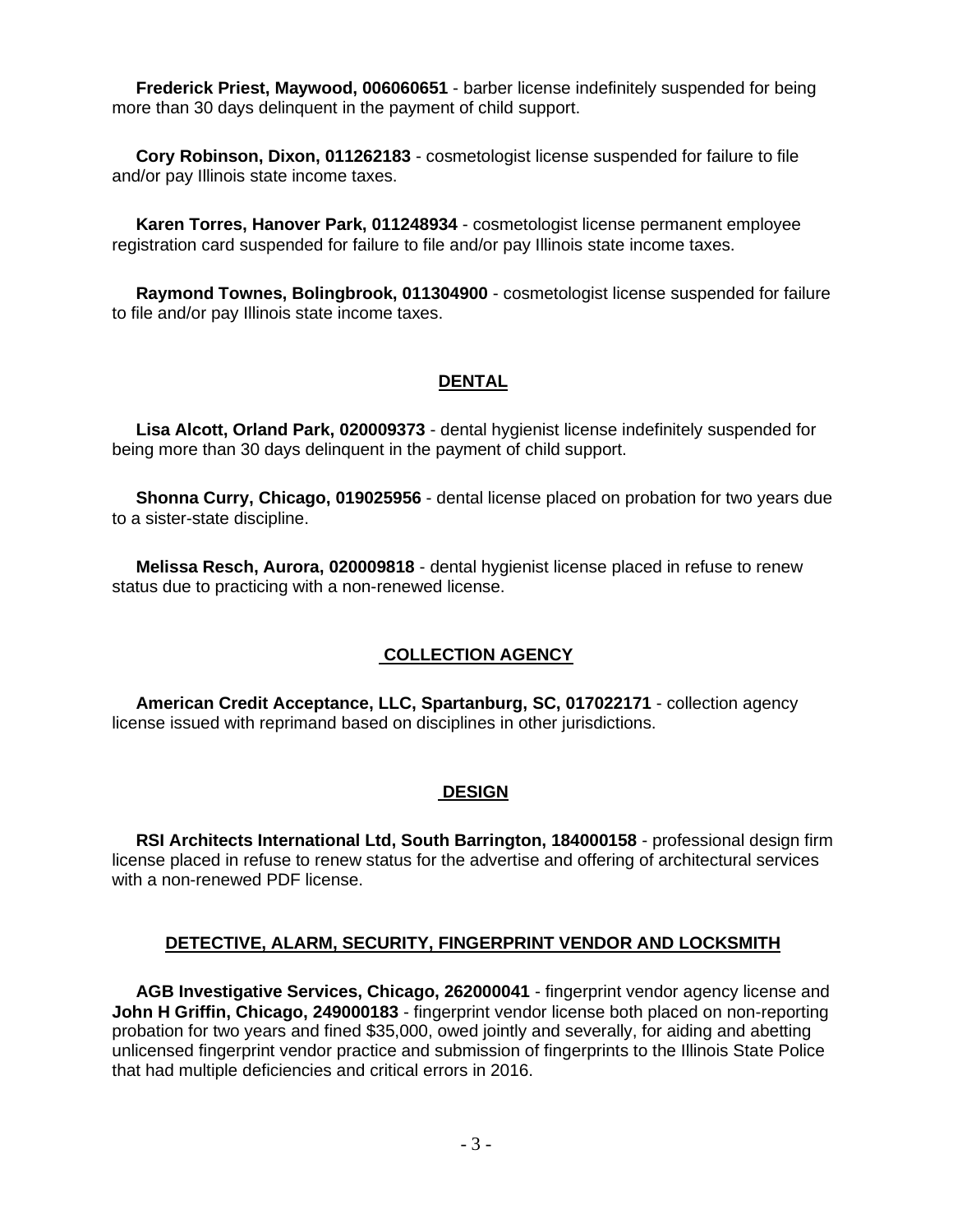**Lowell Ambler, Earlville, 129199458** - permanent employee registration card placed in refuse to renew status based on 2017, Armed Robbery with a firearm arrest, and his failure to report such arrest.

 **James Anderson, Chicago, 129338236** - permanent employee registration card suspended for failure to file and/or pay Illinois state income taxes.

 **Lucio Arteaga, Ingleside, 129382295** - permanent employee registration card suspended for failure to file and/or pay Illinois state income taxes.

 **Keith Bass, Chicago, 129323695** - permanent employee registration card suspended for failure to file and/or pay Illinois state income taxes.

 **Demaryia Booth, Waukegan, 129398900** - permanent employee registration card renewed on non-reporting probation for two years and not permitted to apply for a firearm control card during the probation period due to a criminal conviction and failure to report.

 **Sergio Brakie, Chicago, 129411613** - permanent employee registration card indefinitely suspended for being more than 30 days delinquent in the payment of child support.

 **Edward Brooks, Chicago, 129208918** - permanent employee registration card placed in refuse to renew status for failure to appear for a disciplinary conference.

 **Dominique Bryant, Riverdale, 129395065** - permanent employee registration card suspended for failure to file and/or pay Illinois state income taxes.

 **LaDale Carter, Chicago, 129329610** - permanent employee registration card renewed on non-reporting probation for three years due to a criminal conviction and failure to report.

 **Julio Chavez, Chicago, 129355527** - permanent employee registration card renewed on non-reporting probation for one year due to a criminal conviction and failure to report.

 **Shauntaye Clark, Oak Park, 129231000** - permanent employee registration card suspended for failure to file and/or pay Illinois state income taxes.

 **Nicholas Cunningham, Chicago, 129416199** - permanent employee registration card indefinitely suspended for being more than 30 days delinquent in the payment of child support.

 **Raymond Davis, Chicago, 129313382** - permanent employee registration card suspended for failure to file and/or pay Illinois state income taxes.

 **Argentry Dean, Chicago, 129203848** - permanent employee registration card suspended for failure to file and/or pay Illinois state income taxes.

 **Sildi Drabo, Chicago, 129378558** - permanent employee registration card placed in refuse to renew status for failure to appear for a disciplinary conference.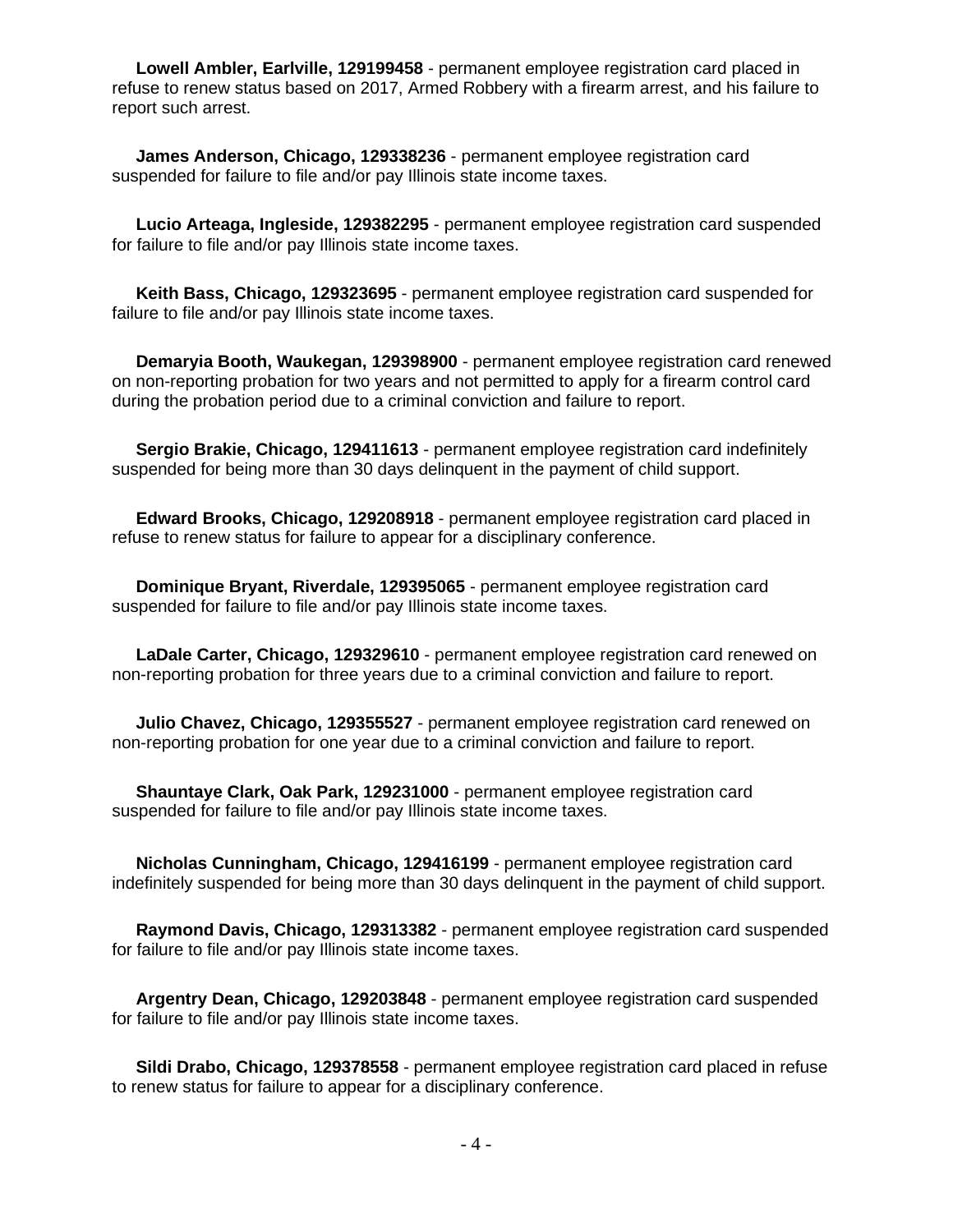**Kevin Evans, Chicago, 129427603** - permanent employee registration card issued on nonreporting probation for four years due to a criminal conviction and failure to report.

 **Arthur Fair, Chicago, 129248197** - permanent employee registration card indefinitely suspended for being more than 30 days delinquent in the payment of child support.

 **Myra Fifer-Ivy, Fairview Heights, 129363788** - permanent employee registration card suspended for failure to file and/or pay Illinois state income taxes.

 **Steven Foley, Granite City, 129413031** - permanent employee registration card suspended for failure to file and/or pay Illinois state income taxes.

 **Timothy Gilmore, Chicago, 129055240** - permanent employee registration card suspended for failure to file and/or pay Illinois state income taxes.

 **Michelle Glover, Chicago, 129405301** - permanent employee registration card suspended for failure to file and/or pay Illinois state income taxes.

 **Duflaun Goodlow, Hazel Crest, 129259424** - permanent employee registration card suspended for failure to file and/or pay Illinois state income taxes.

 **Tiffany Grayson, Chicago, 129388699** - permanent employee registration card renewed on non-reporting probation for two years due to a criminal conviction and failure to report.

 **Yvette Green, Chicago, 129282680** - permanent employee registration card renewed on non-reporting probation for two years due to a criminal conviction and failure to report.

 **Brian Griffith, Chicago, 129395919** - permanent employee registration card indefinitely suspended for being more than 30 days delinquent in the payment of child support.

 **Terrance Hale, Chicago, 129210056** - permanent employee registration card suspended for failure to file and/or pay Illinois state income taxes.

 **Rochelle Hampton, Chicago, 129280726** - permanent employee registration card placed on one-year non-reporting probation due to a criminal conviction and failure to report.

 **Hernando Hampton, Chicago, 129208920** - permanent employee registration card placed in refuse to renew for being more than 30 days delinquent in the payment of child support.

 **Denzell Haymond, Markham, 129394883** - permanent employee registration card suspended for failure to file and/or pay Illinois state income taxes.

 **Adam Hayward, Aurora, 129256321** - permanent employee registration card placed in refuse to renew status for failure to appear for a disciplinary conference.

 **Christopher Haywood, Chicago, 129355322** - permanent employee registration card suspended for failure to file and/or pay Illinois state income taxes.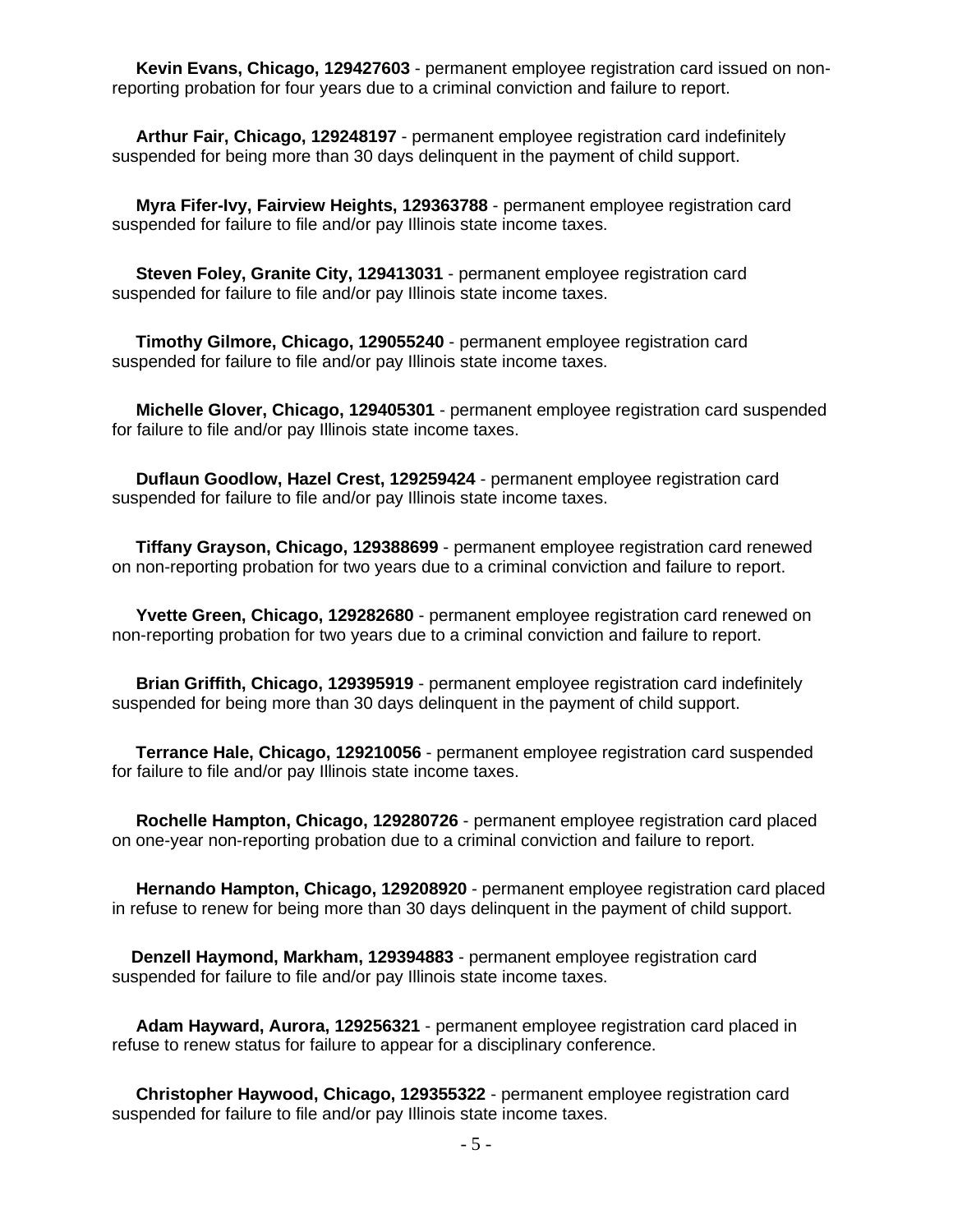**Gerard Heiskell, Maywood, 129335569** - permanent employee registration card indefinitely suspended for being more than 30 days delinquent in the payment of child support.

 **Chris Helander, Downers Grove, 117001063** - private security contractor license and **Pinkerton Consulting & Investigations, Downers Grove, 119001389**, private security contractor agency license both placed on probation for two years and fined \$150,000, owed jointly and severally for aiding and assisting unlicensed practice.

 **Edwin Henderson, Harvey, 129354342** - permanent employee registration card renewed on non-reporting probation for two years during this time he will not be allowed to obtain a firearm control card due to a criminal conviction and failure to report.

 **Thomas Hendricks, Rockford, 129312925** - permanent employee registration card renewed on non-reporting probation for two years for failure to report a probation violation in Winnebago County due to a criminal conviction.

 **Kendall Hudson, Chicago, 129app3744058** - permanent employee registration card to be issued and placed on two-year non-reporting probation due to criminal conviction and failure to report.

 **Illinois Investigative Solutions, Naperville, 117001546** - private detective agency license and **Matthew B Hale, Naperville, 115002205 -** private detective license is revoked due to failure to fulfill work obligations agreed to by contract in 2016 and for continuing to practice as a private detective and private detective agency when licenses were not valid in 2017 and 2018.

 **Charles Jenkins, Chicago, 129326647** - permanent employee registration card suspended for failure to file and/or pay Illinois state income taxes.

 **Marlon Johnson, Chicago, 129211088** - permanent employee registration card suspended for failure to file and/or pay Illinois state income taxes.

 **Mario Jones, Park Forest, 129326261** - permanent employee registration card suspended for failure to file and/or pay Illinois state income taxes.

 **Timothy Joseph, Chicago, 129359610** - permanent employee registration card indefinitely suspended for being more than 30 days delinquent in the payment of child support.

 **Tramaine Joshua, Chicago, 129339823** - permanent employee registration card renewed on non-reporting probation for two years and will not be issued a firearm control card during the probationary period due to a criminal conviction and failure to report.

 **Todd Kassal, Elmhurst, 129152076** - permanent employee registration card placed in refuse to renew status for failure to appear for a disciplinary conference.

 **Bianca Lemon, Chicago, 129399365** - permanent employee registration card suspended for failure to file and/or pay Illinois state income taxes.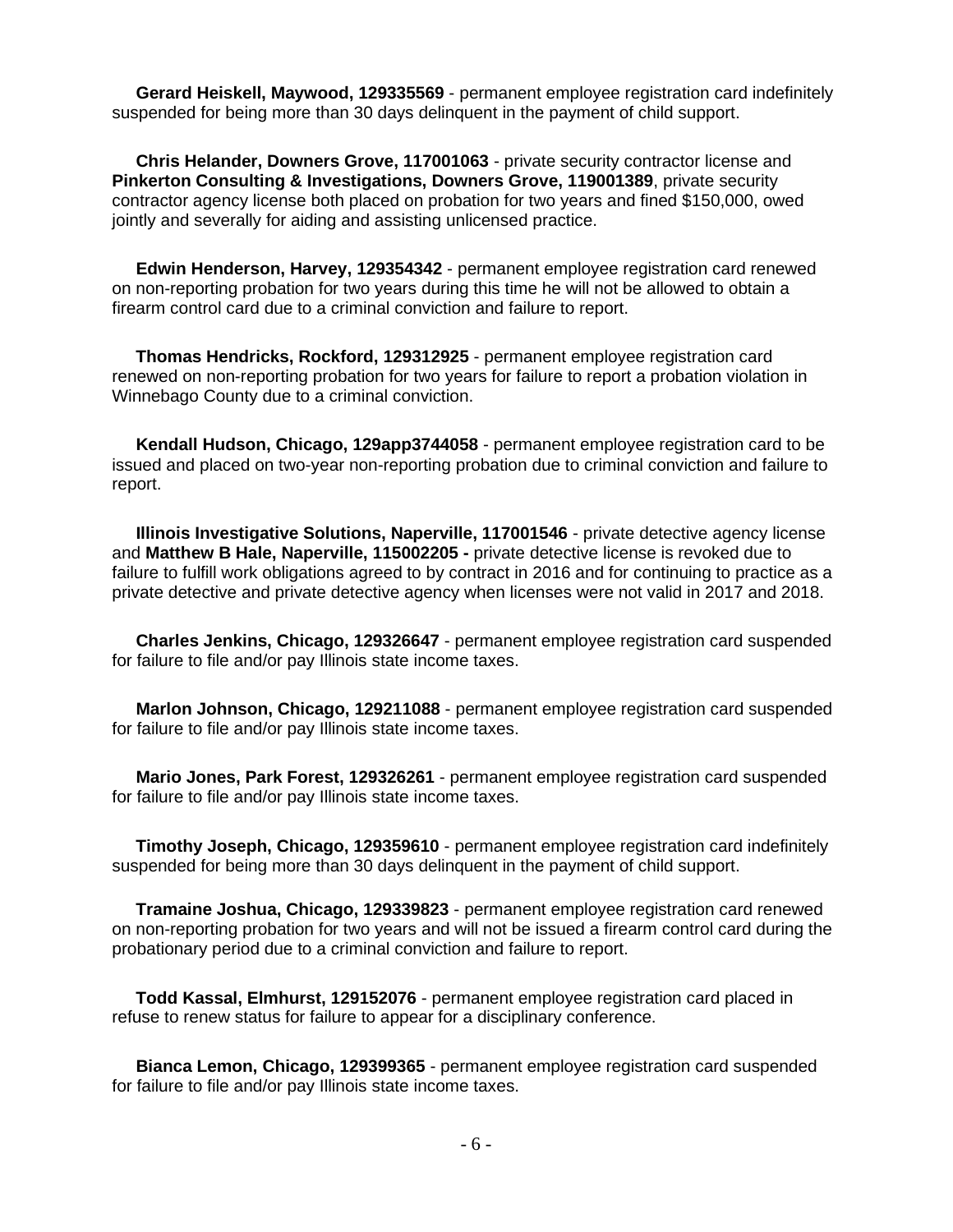**Roderick Leslie, Chicago, 129191625** - permanent employee registration card suspended for failure to file and/or pay Illinois state income taxes.

 **Ashley Lindemuth, Coal City, 129336989** - permanent employee registration card placed in refuse to renew status for failure to appear for a disciplinary conference.

 **Franeisha Lindsey, Chicago, 129426319** - permanent employee registration card issued and placed on non-reporting probation for a minimum of two years

 **Erica Love, Chicago, 129339258** - permanent employee registration card placed in refuse to renew status due to her failure to report a felony conviction to the Department.

 **Jeremiah Madinah, Chicago, 129262953** - permanent employee registration card suspended for failure to file and/or pay Illinois state income taxes.

 **Andre Mason, Chicago, 129393362** - permanent employee registration card indefinitely suspended for being more than 30 days delinquent in the payment of child support.

 **James Matthews, Chicago, 129382119** - permanent employee registration card suspended for failure to file and/or pay Illinois state income taxes.

 **Ismael Mbouombouo, Mount Prospect, 129426172** – permanent employee registration card issued and placed on non-reporting probation for two years due to a criminal conviction and failure to report.

 **Michael Miles, Chicago, 129391404** - permanent employee registration card indefinitely suspended for being more than 30 days delinquent in the payment of child support.

 **Chad Morris, Eureka, 129166337** - permanent employee registration card placed in refuse to renew status for failure to appear for a disciplinary conference.

 **Bryan Olsen, Ingleside, 129387337** - permanent employee registration card suspended for failure to file and/or pay Illinois state income taxes.

 **Michael Parker, Chicago, 129343167** - permanent employee registration card indefinitely suspended for being more than 30 days delinquent in the payment of child support.

 **Allen Parker, Country Club Hills, 129330330** - permanent employee registration card suspended for failure to file and/or pay Illinois state income taxes.

 **Faustino Perez, Chicago, 129377800** - permanent employee registration card placed in refuse to renew status for failure to appear for a disciplinary conference.

 **Calvin Peterson, Riverdale, 129242095** - permanent employee registration card placed in refuse to renew status for failure to appear for a disciplinary conference.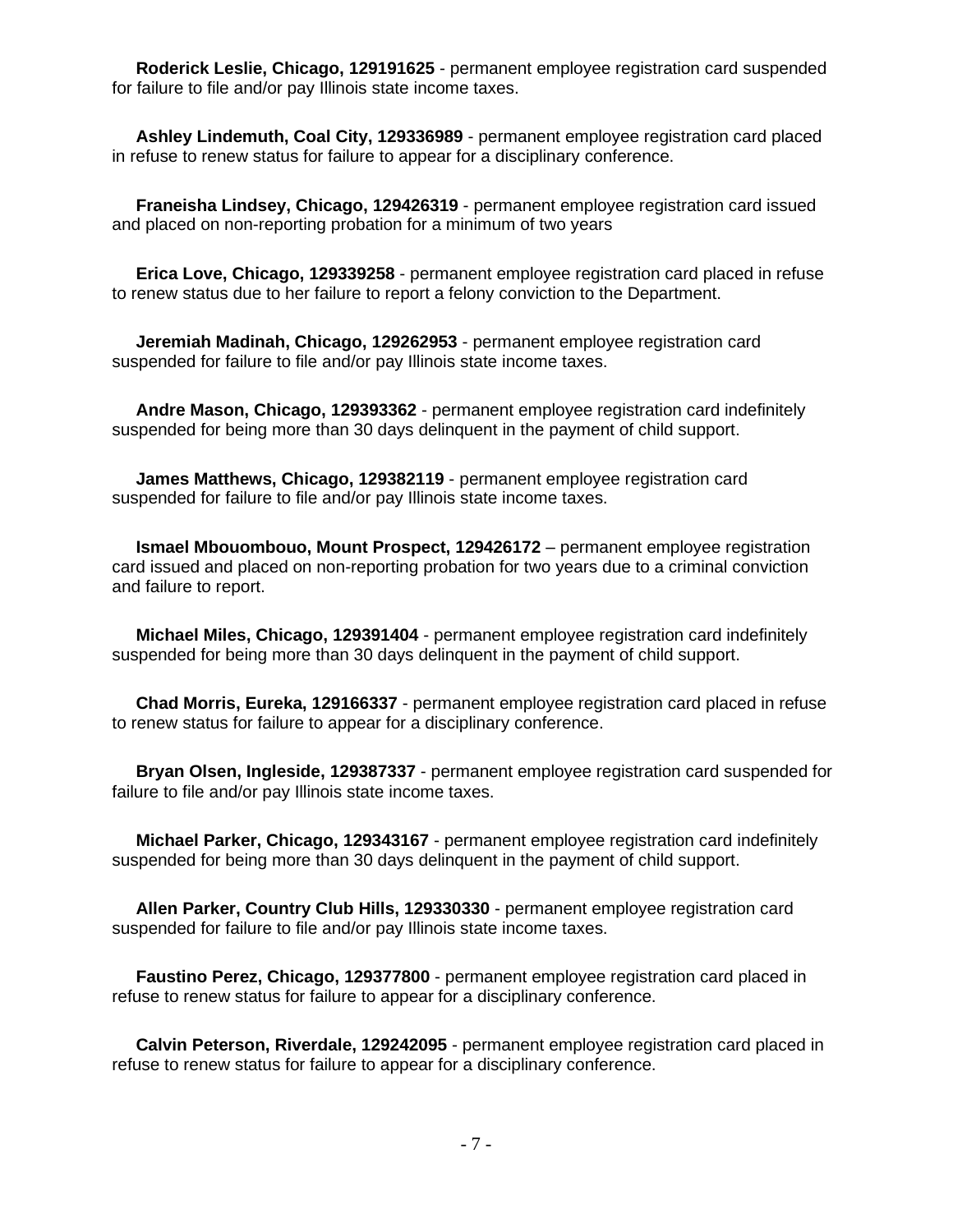**PTC Fingerprinting Services, Inc., Chicago, 249000610** - licensed fingerprint vendor agency license placed on non-reporting probation for one year and fined \$2,000 **and Louis Phillips, Chicago, 262app3724297** – licensed fingerprint vendor license is to be issued unencumbered for unlicensed practice prior to becoming licensed or submitting applications for licensure.

 **Jesus Quintana, Chicago, 129300401** - permanent employee registration card placed in refuse to renew status for failure to appear for a disciplinary conference.

 **Jamesha Rainey, East St. Louis, 129417342** - permanent employee registration card suspended for failure to file and/or pay Illinois state income taxes.

 **Thomas Rainge, Champaign, 129302881** - permanent employee registration card placed in refuse to renew status for failure to appear for a disciplinary conference.

 **Latanya Ranken, Calumet Park, 129317292** - permanent employee registration card renewed on non-reporting probation for three years due to criminal conviction and failure to report.

 **Ricky Raper, Centreville, 129405940** - permanent employee registration card placed in refuse to renew for being more than 30 days delinquent in the payment of child support.

 **Jason Regino, Beecher, 129342383** - permanent employee registration card placed in refuse to renew status for failure to appear for a disciplinary conference.

 **Nathaniel Reynolds, Chicago, 129385073** - permanent employee registration card suspended for failure to file and/or pay Illinois state income taxes.

 **Latoya Sanders, Chicago, 129399380** - permanent employee registration card suspended for failure to file and/or pay Illinois state income taxes.

 **Dorothy Shannon, Chicago, 129282787** - permanent employee registration card suspended for failure to file and/or pay Illinois state income taxes.

 **Simon Simmons, Chicago, 129007735** - permanent employee registration card placed in refuse to renew status for failure to appear for a disciplinary conference.

 **Joe Smith, Chicago, 129000211** - permanent employee registration card suspended for failure to file and/or pay Illinois state income taxes.

 **Kentell Sumrall, Chicago, 129370312** - permanent employee registration card placed in refuse to renew status for being more than 30 days delinquent in the payment of child support.

 **Robert Sundin, Schaumburg, 129406599** - permanent employee registration card suspended for failure to file and/or pay Illinois state income taxes.

 **Jericka Sutton, Chicago, 129351850** - permanent employee registration card suspended for failure to file and/or pay Illinois state income taxes.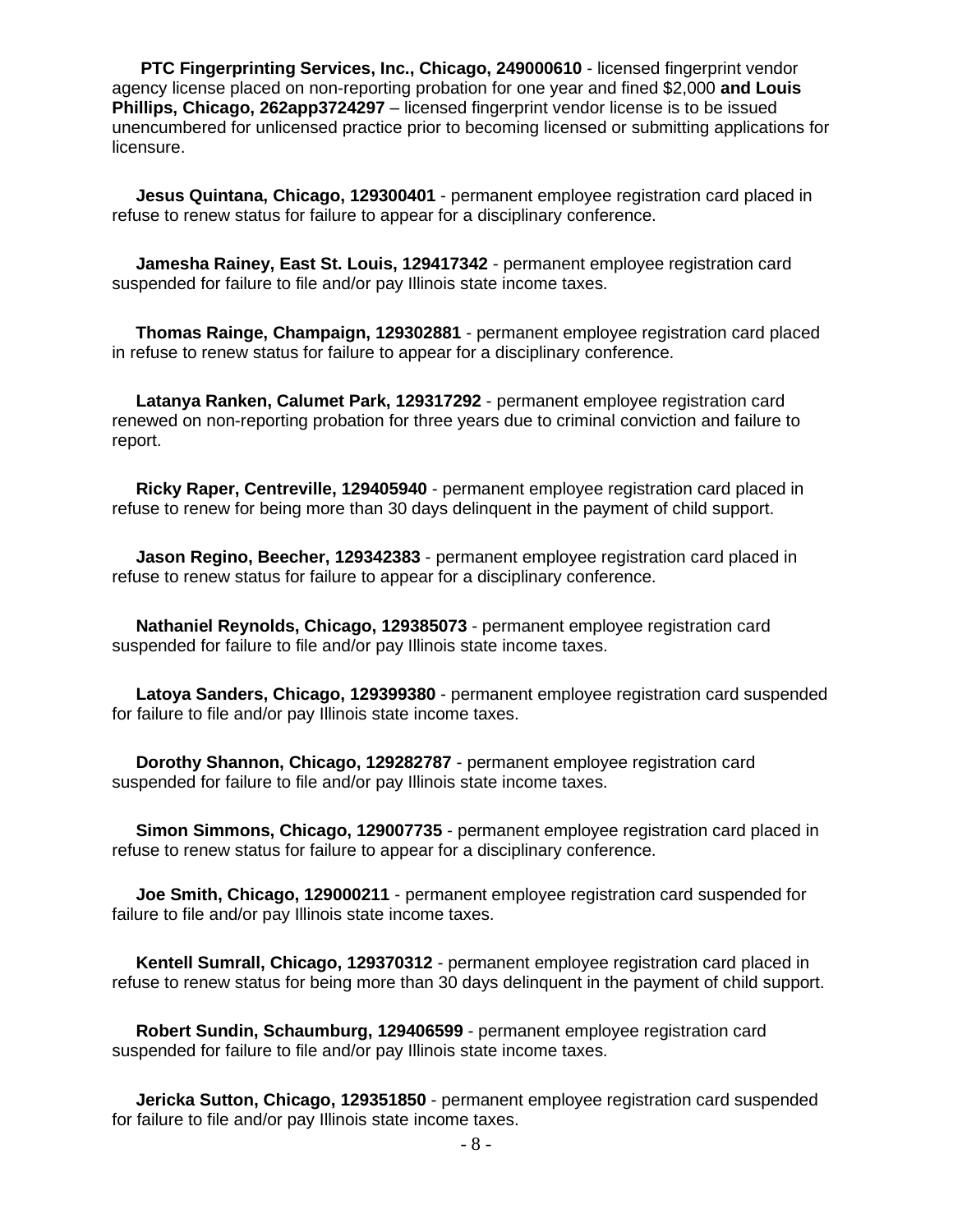**Nicholas Sykes, Chicago, 129405945** - permanent employee registration card suspended for failure to file and/or pay Illinois state income taxes.

 **Cory Taylor, Chicago, 129383790** - permanent employee registration card indefinitely suspended for being more than 30 days delinquent in the payment of child support.

 **Daveon Thompson, Chicago, 129400175** - permanent employee registration card suspended for failure to file and/or pay Illinois state income taxes.

 **Jennifer Walston, Clinton, 129233785** - permanent employee registration card placed in refuse to renew status for failure to appear for a disciplinary conference.

 **Yervetta Ware, Chicago, 129254457** - permanent employee registration card placed on probation for three years due to criminal conviction and failure to report.

 **Eugene Whitney, Chicago, 129266301** - permanent employee registration card suspended for failure to file and/or pay Illinois state income taxes.

 **Genarris Williams, Chicago, 129394577** - permanent employee registration card indefinitely suspended for being more than 30 days delinquent in the payment of child support.

 **Christopher Williams, Chicago, 129315081** - permanent employee registration card placed in refuse to renew status for failure to appear for a disciplinary conference.

 **Robbin Williams, Chicago, 129210818** - permanent employee registration card suspended for failure to file and/or pay Illinois state income taxes.

 **Julius Williams, Chicago, 129406952** - permanent employee registration card suspended for failure to file and/or pay Illinois state income taxes.

 **Matthew Wineland, Elgin, 129404799** - permanent employee registration card suspended for failure to file and/or pay Illinois state income taxes.

 **Christopher Yount, Pekin, 129010326** - permanent employee registration card placed on indefinite suspension due to criminal conviction.

# **FUNERAL DIRECTOR AND EMBALMER**

 **Peter Talso, Thornton, 034014922** - funeral director and embalmer license suspended for failure to file and/or pay Illinois state income taxes.

# **PHYSICIAN ASSISTANT**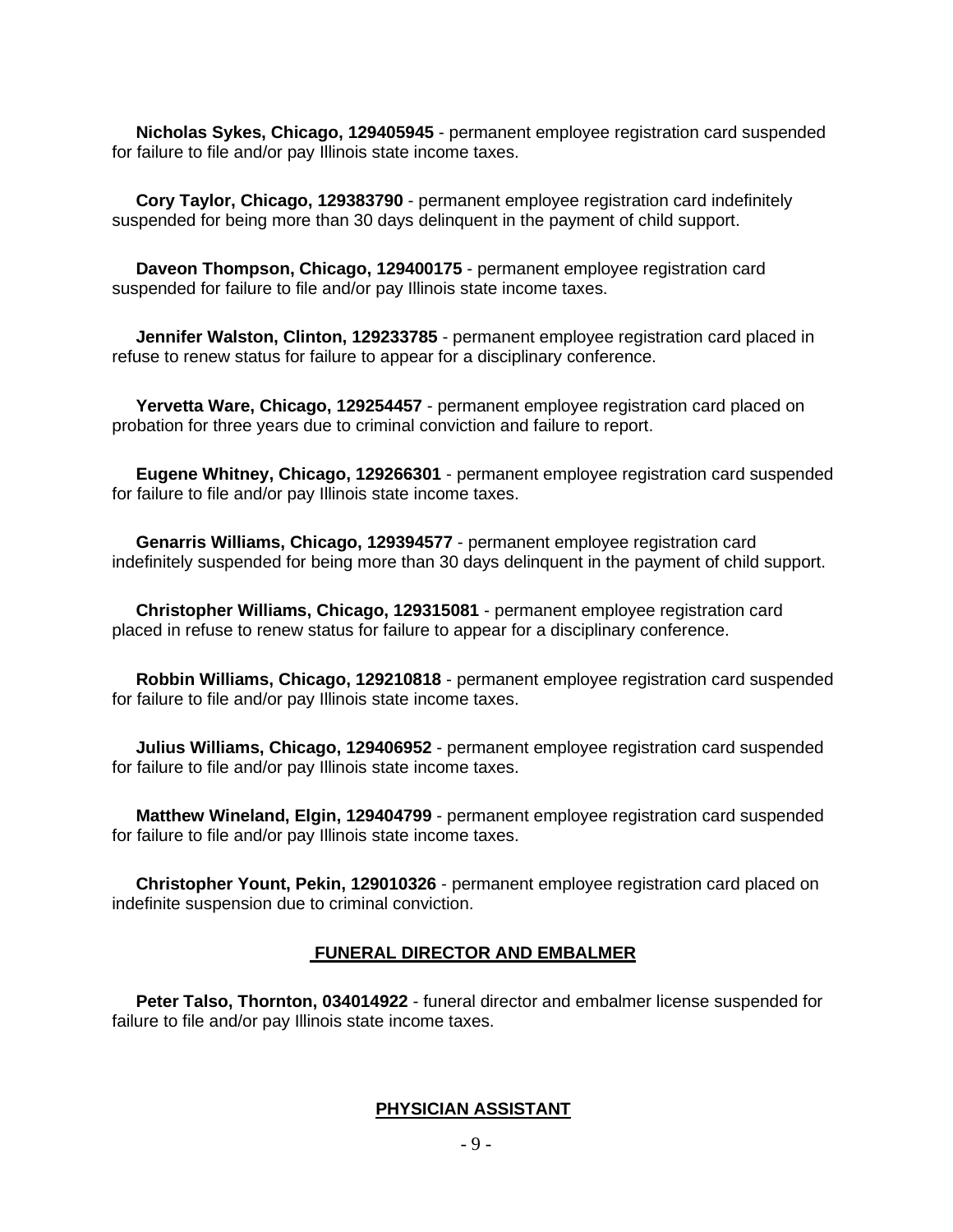**Paul Brown, Lindenhurst, 085000868** - physician assistant license renewed on indefinite probation, for a minimum of five years, effective upon payment of fees and filing of forms based on an adverse action taken by the state of Medical Board of Ohio due to substance abuse.

#### **ROOFING CONTRACTOR**

 **Chris Abbott, Eldridge, IA, 105006442** - roofing qualifying party designation indefinitely suspended, but stayed and reprimanded, fined \$5,000 based on material misstatements to the Department.

 **Douglas Clymer, Caseyville, 104012157** - roofing contractor license reprimanded and fined \$2,500 based on aiding and assisting unlicensed practice of roofing contracting.

### **MASSAGE THERAPIST**

 **Ling Li, Carol Stream, 227016005** - massage therapist license placed on non-reporting probation for one year as result of pleading guilty to a criminal misdemeanor charge for prostitution which was a criminal misdemeanor charge directly related to massage therapy.

 **Michael Flatley, Chicago, 227002597** - massage therapist license placed on probation for five (5) years and fined \$5,000 after on or about November 2, 2017, respondent engaged in unprofessional conduct with a female massage client by providing massage therapy for compensation and contacting her in an immoral manner.

 **Matthew Gentle, Lincolnwood, 227008264** - massage therapist license renewed with reprimand for practicing on an expired license and offering to provide "traditional Chinese medicine" on an expired license.

#### **MEDICAL**

 **Robert Demke, Streamwood, 036051067** - physician and surgeon license suspended for failure to file and/or pay Illinois state income taxes.

 **Douglas Fitzwater, St. Louis, 036147024** - physician and surgeon license issued with reprimand based on the history of sister-state discipline in Missouri.

 **Mohammad Khan, Crystal Lake, 036118940** - physician and surgeon license to remain indefinitely suspended for a minimum of 12 months for violations of terms of his current Department's Probation.

 **Todd Leonard, Sartell, MN, 036147022** - physician and surgeon license issued with reprimand based on history of the disciplinary action by the Minnesota Board of Medical Practice.

**Nadeem Mughal, Chicago, 036090366** - physician and surgeon license suspended for 30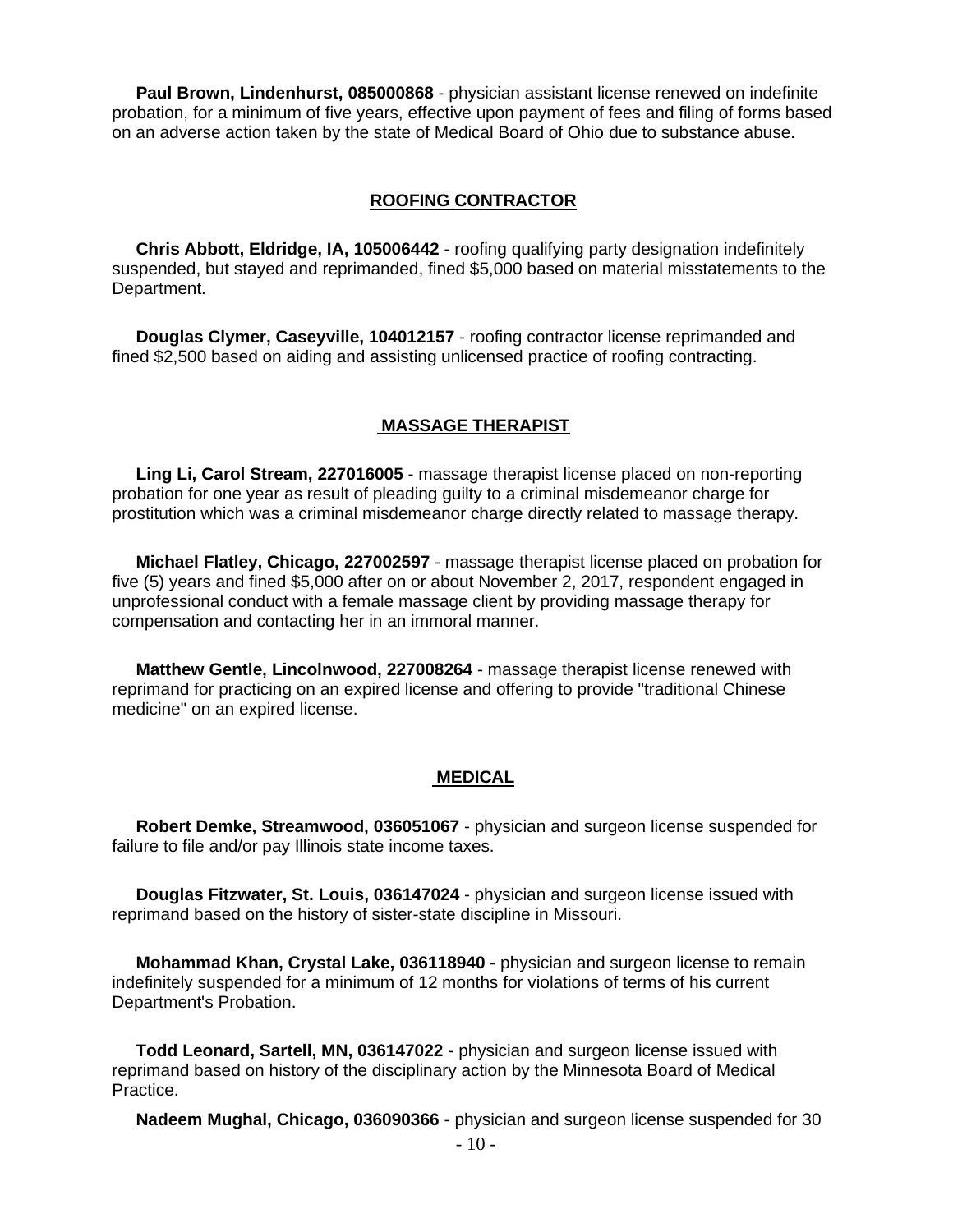days, followed by indefinite probation with practice restrictions and EBAS Exam for abandoning patients while on duty at Good Samaritan Hospital, Mt Vernon, Illinois.

 **J Thomas Senko, Chicago, 036089042** - physician and surgeon license reprimanded based on allegations that the State of Michigan Board of Osteopathic Medicine & Surgery Disciplinary Subcommittee entered an Order which fined the Respondent \$1,000 and place his license on probation for failure to complete the hours of continuing education required as a condition for Respondent's application for license renewal.

 **Rajive Tandon, Columbus, OH, 036112061** - physician and surgeon license placed in refuse to renew status based on a sister-state discipline in the state of Ohio.

#### **NURSING**

 **Maria Alferez, Chicago, 041222043** - registered nurse license suspended for failure to file and/or pay Illinois state income taxes.

 **Bonita Allen, Chicago, 041231474** - registered nurse license suspended for failure to file and/or pay Illinois state income taxes.

 **Robin Anthony, Herrin, 043085033** - licensed practical nurse license suspended for failure to file and/or pay Illinois state income taxes.

 **Teresa Bachman, Bartonville, 041298177** - registered nurse license automatically, indefinitely suspended for a minimum of 12 months after violated probation.

 **Cassandra Bartelt, Milwaukee, WI, 041287839** - registered nurse license placed in refuse to renew status due to sister-state discipline in the state of Wisconsin.

 **Michael Beltowski, Lake Zurich, 041404568** - registered nurse license placed on indefinite suspension for a minimum of one year for multiple convictions for driving while under the influence.

 **Brandi Bramlett, Steeleville, 043102048** - licensed practical nurse license automatically, indefinitely suspended for a minimum of 12 months due to a violation of probation.

 **Belinda Brown, Homewood, 043084986** - licensed practical nurse license suspended for failure to file and/or pay Illinois state income taxes.

 **Tammy Carrico, Charleston, 043084939** - licensed practical nurse license indefinitely suspended for a minimum of two years due to a felony conviction for possession of controlled substances on April 14, 2016.

 **Marilyn Caudle, Champaign, 043086311** - licensed practical nurse license placed in refuse to renew status based on discipline by the Alabama Board of Nursing placing her license on probation to run concurrently with her criminal probation in St. Clair County, Alabama, Case No. CC13-33, wherein she pled guilty to possession of a controlled substance.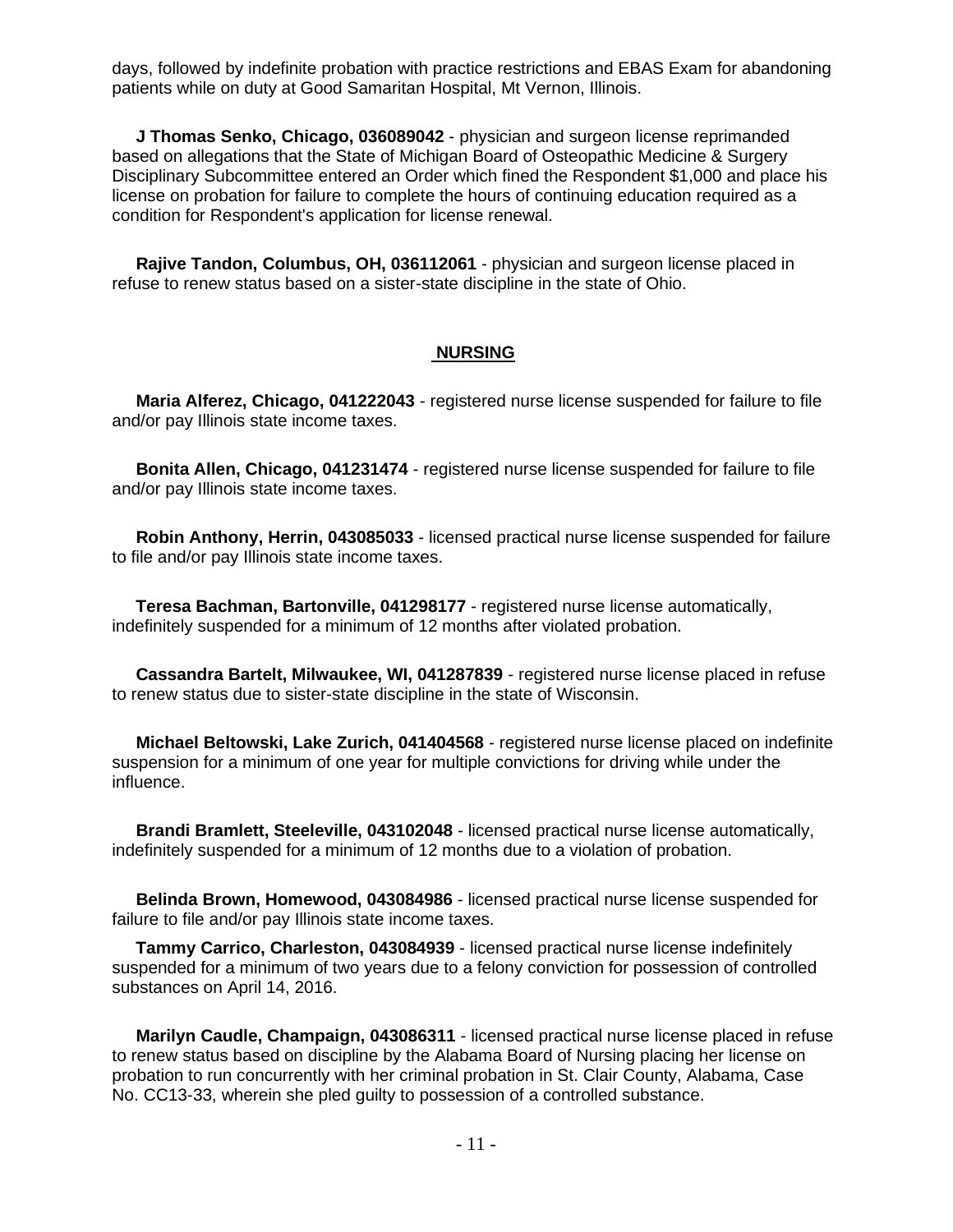**Lora Christer, Girard, 041340747** - registered nurse license indefinitely suspended for being more than 30 days delinquent in the payment of child support.

 **Heidi Clovhan, Hinsdale, 041250957** - registered nurse license automatically, indefinitely suspended for a minimum of 12 months, after testing positive for alcohol use in two separate toxicology screens.

 **Amanda Cobb, Kankakee, 043111098** - licensed practical nurse license placed in refuse to renew status due to a conviction on July 19, 2016 in case no. 2016CRO822640 for possession of controlled substances in the Circuit Court of Cook County, IL.

 **Kimberly Collins, Murphysboro, 041436858** - registered nurse license suspended for failure to file and/or pay Illinois state income taxes.

 **James Crawford, Mountain Lake Park, MD, 041296809** - registered nurse license placed in refuse to renew status based on a sister-state discipline from Maryland where he agreed to voluntarily surrender his RN license due to disciplines in Texas and Pennsylvania for altering the dates on his medical malpractice insurance cards and failure to document the administration of 100 mg. of Fentanyl.

 **Marilou Dangalan, Addison, 041267860** - registered nurse license suspended for failure to file and/or pay Illinois state income taxes.

 **Arlene De Silva, Frankfort, 041252441** - registered nurse license suspended for failure to file and/or pay Illinois state income taxes.

 **Samantha Dolan, Milan, 041391657** - registered nurse license indefinitely suspended for a minimum of six (6) months for diverting Dilaudid and Morphine from her employer in May 2014.

 **Trina Drake, Decatur, 043075664** - licensed practical nurse license placed in refuse to renew status after pled guilty to Misdemeanor Class A Theft in the Circuit Court of the Sixth Judicial Circuit, Platt County, Illinois, Case No. 17-CM-49. Respondent also failed to notify the Department of said conviction and forged the signature of a minor's mother on work records.

 **Benjamin Dueland, Mesa, AZ, 041351125** - registered nurse license placed in refuse to renew status after the Arizona State Board of Nursing, on December 1, 2017, accepted the voluntary surrender of his Arizona nursing license after he self-reported he received a driving under the influence citation. Thereafter, respondent violated a three-year Stipulated Agreement with the Arizona Board to participate in treatment and random drug and alcohol testing, by failing to submit to random testing on five (5) occasions.

 **Cheri Dunham, Quincy, 041361489** - registered nurse license placed in refuse to renew status due sister-state discipline in Wisconsin.

 **Brandy Eichelberger, O'Fallon, 041392403** - registered nurse license suspended for failure to file and/or pay Illinois state income taxes.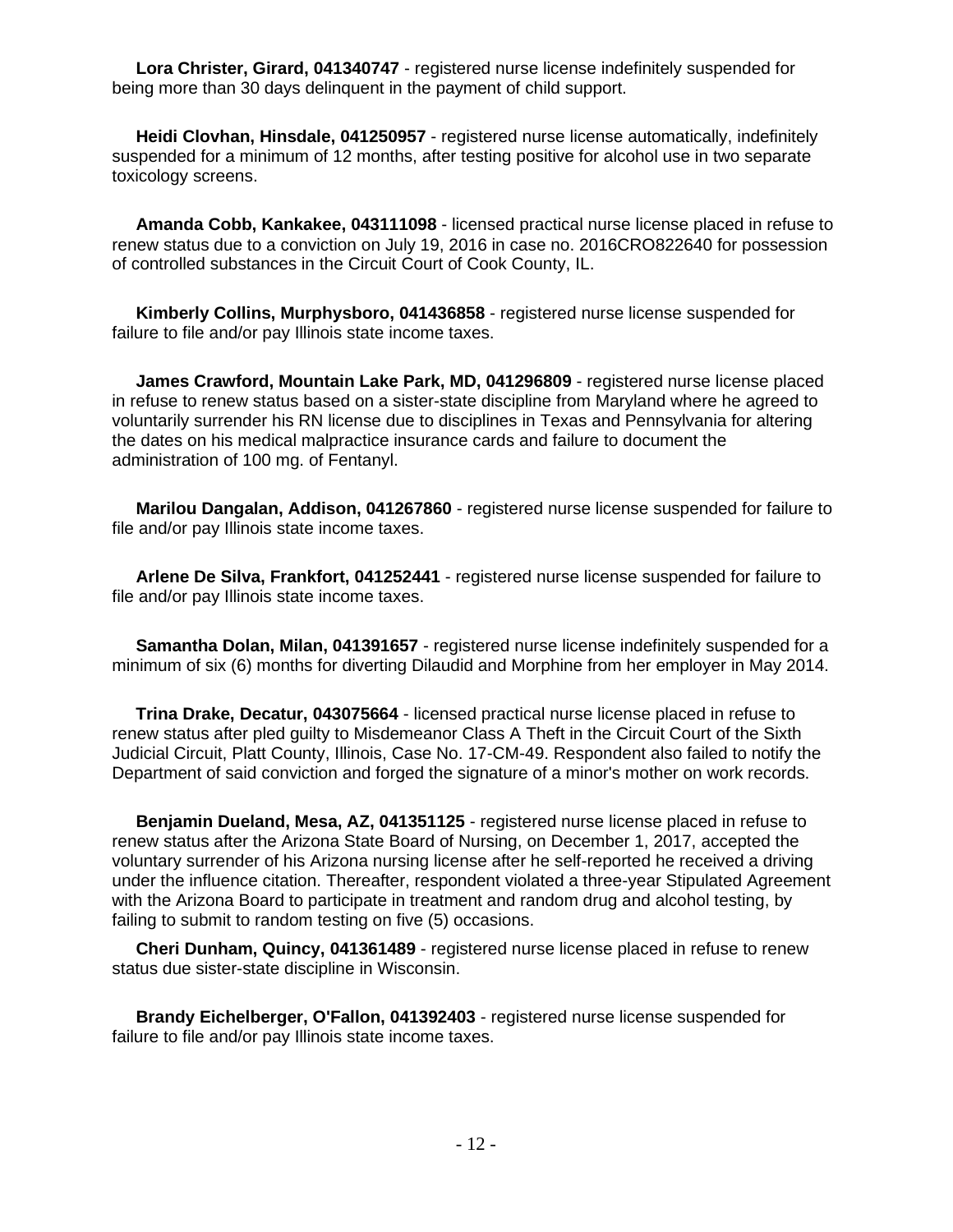**Deirdre Ferry, Rochester, 041393376** - registered nurse license indefinitely suspended for a minimum of one year due to respondent's theft of money and items from home healthcare patient on July 25, 2015 while employed at Advanced Healthcare Services, LLC in Springfield, IL.

 **Diane Gomez, Peoria, 041284179** - registered nurse license reprimanded due to on June 10, 2016, Respondent, while working as a registered nurse, removed medication from the Medication Dispensing System at Unity Point Health in Peoria, Illinois without administering the medication or documenting the medication on the patient's charts.

 **Henry Hand, Moss Point, MS, 041123122** - registered nurse license suspended for failure to file and/or pay Illinois state income taxes.

 **Nancy Higginson, Naperville, 041265976** - registered nurse license automatically, indefinitely suspended for a minimum of 12 months after respondent violated conditions of the signed Probation Consent Order.

 **Sherry Holmes, New Lenox, 041426057** - registered nurse license indefinitely suspended due to a conviction of Aggravated Driving Under the Influence, a Class 2 Felony.

 **Penny Isham, Columbus, OH, 041284333** - registered nurse license indefinitely suspended for a minimum of six months due to a failure to report a sister-state discipline.

 **Nancy Jipp, Bettendorf, IA, 041299465** - registered nurse license indefinitely suspended for a minimum of six months due to a sister state discipline with revocation y the California Board of Registered Nursing in case No. 2015-599 for a sister-state discipline in Iowa.

 **Michele Johns, Mattoon, 043100646** - licensed practical nurse license automatically, indefinitely suspended for a minimum of 12 months for violation of probation.

 **Jennifer Jorgensen, Popular Grove, 041324393** - registered nurse license automatically, indefinitely suspended for a minimum of 12 months for violating the terms of her probation.

 **Michelle King, Springfield, 043084602** - licensed practical nurse license suspended for failure to file and/or pay Illinois state income taxes.

 **Heather Koch, Marissa, 043081066** - licensed practical nurse license placed in refuse to renew status after respondent tested positive for methamphetamine and failed to report the adverse final action taken by Respondent's employer.

 **Paul Lauer, Kenosha, WI, 041262020** - registered nurse license automatically, indefinitely suspended for a minimum of 12 months for violating the terms of his probation.

 **Evan Ledet, McHenry, 043116282** - licensed practical nurse license indefinitely suspended for being more than 30 days delinquent in the payment of child support.

**Christine Loffert, Parker, CO, 041441590** - registered nurse license reprimanded for a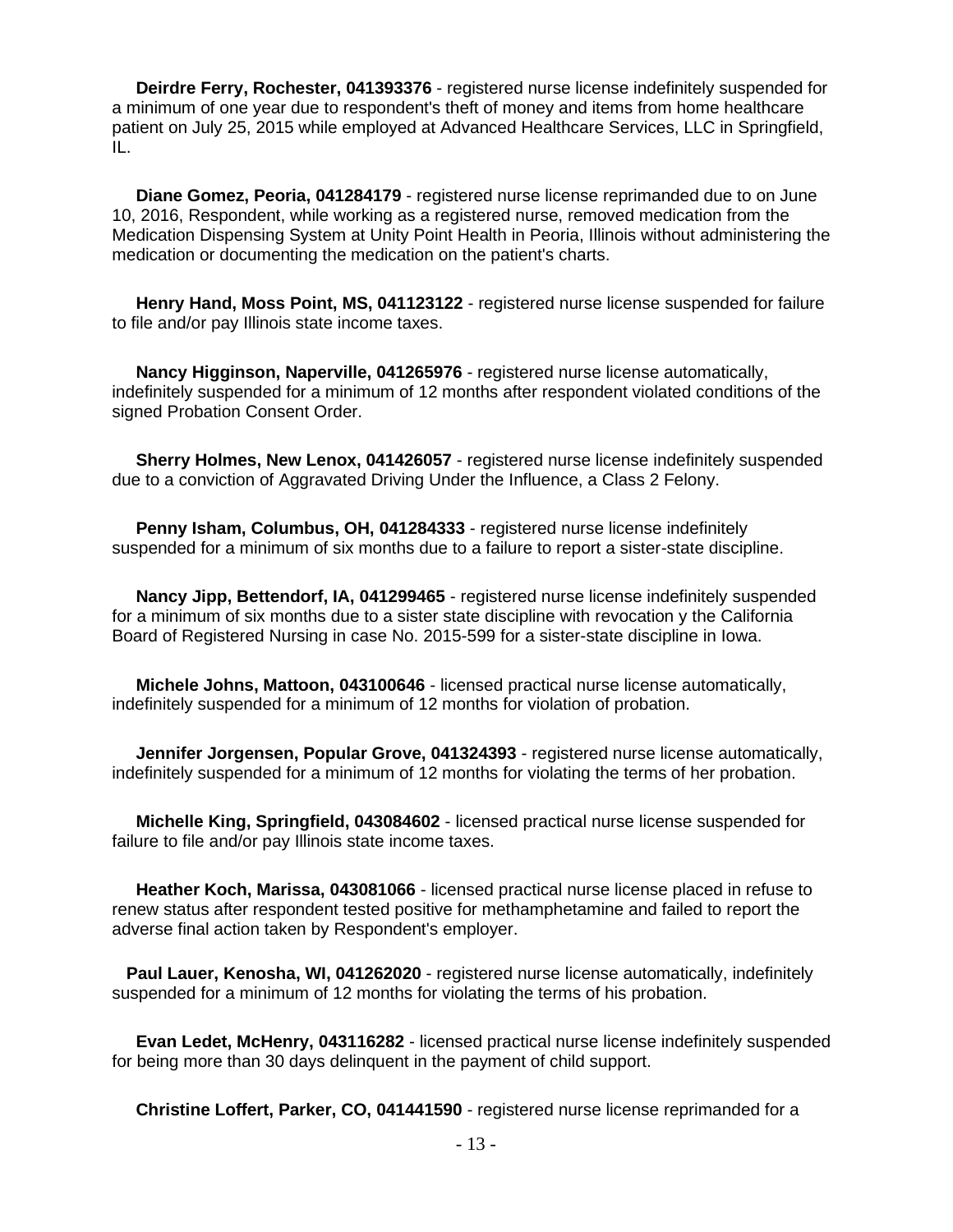sister-state discipline on her Colorado nursing license for medical charting errors on April 8, 2016.

 **Felicia Lowery, Decatur, 043107795** - licensed practical nurse license suspended for failure to file and/or pay Illinois state income taxes.

 **Marilou Lozana, Niles, 041357446** - registered nurse license indefinitely suspended for conviction of conspiracy to commit health care fraud which is a violation of 20 ILCS 2105/2015- 170.

 **Virginia Mashatise, Rockford, 043109336** - licensed practical nurse license suspended for failure to file and/or pay Illinois state income taxes.

 **Jeffrey McManemy, St. Louis, MO, 041227483** - registered nurse license indefinitely suspended based on a Missouri revocation of his license in that state based on an attempt to obtain compensation by fraud.

 **Jodie Myers, Marshall, 043110006** - licensed practical nurse license suspended for failure to file and/or pay Illinois state income taxes.

 **Laurie Natzke, Lansing, 043072232** - licensed practical nurse license suspended for failure to file and/or pay Illinois state income taxes.

 **Kimberly Nelson, Peru, 043104147** - licensed practical nurse license indefinitely suspended for a minimum of six months after respondent plead guilty to two (2) counts of Perjury, a Class 3 Felony, in case number 2014CF88, in the Circuit Court of LaSalle County, Illinois.

 **Yolanda Pierce, Bolingbrook, 041295567** - registered nurse license suspended for failure to file and/or pay Illinois state income taxes.

 **Linda Potter, Bunker Hill, 041262027** - registered nurse license suspended for failure to file and/or pay Illinois state income taxes.

 **Jami Randol, Seymour, 041413860** - registered nurse license placed on indefinite probation for a minimum of three years for diversion of controlled substances from a facility in the state of Illinois.

**Brandi Satterlee, Litchfield, 041448030** - registered nurse license placed on probation with work restrictions until October 2, 2019 for self-reporting that she pled guilty to, and was found guilty of, unlawful delivery of methamphetamines, a Class 2 Felony.

 **Hollyn Shackelford, Philadelphia, PA, 041356853** - registered nurse license placed in refuse to renew status due to her Ohio license being suspended by the Ohio State Board of Nursing.

**Jamie Stear, Metamora, 041408751** - registered nurse license indefinitely suspended for a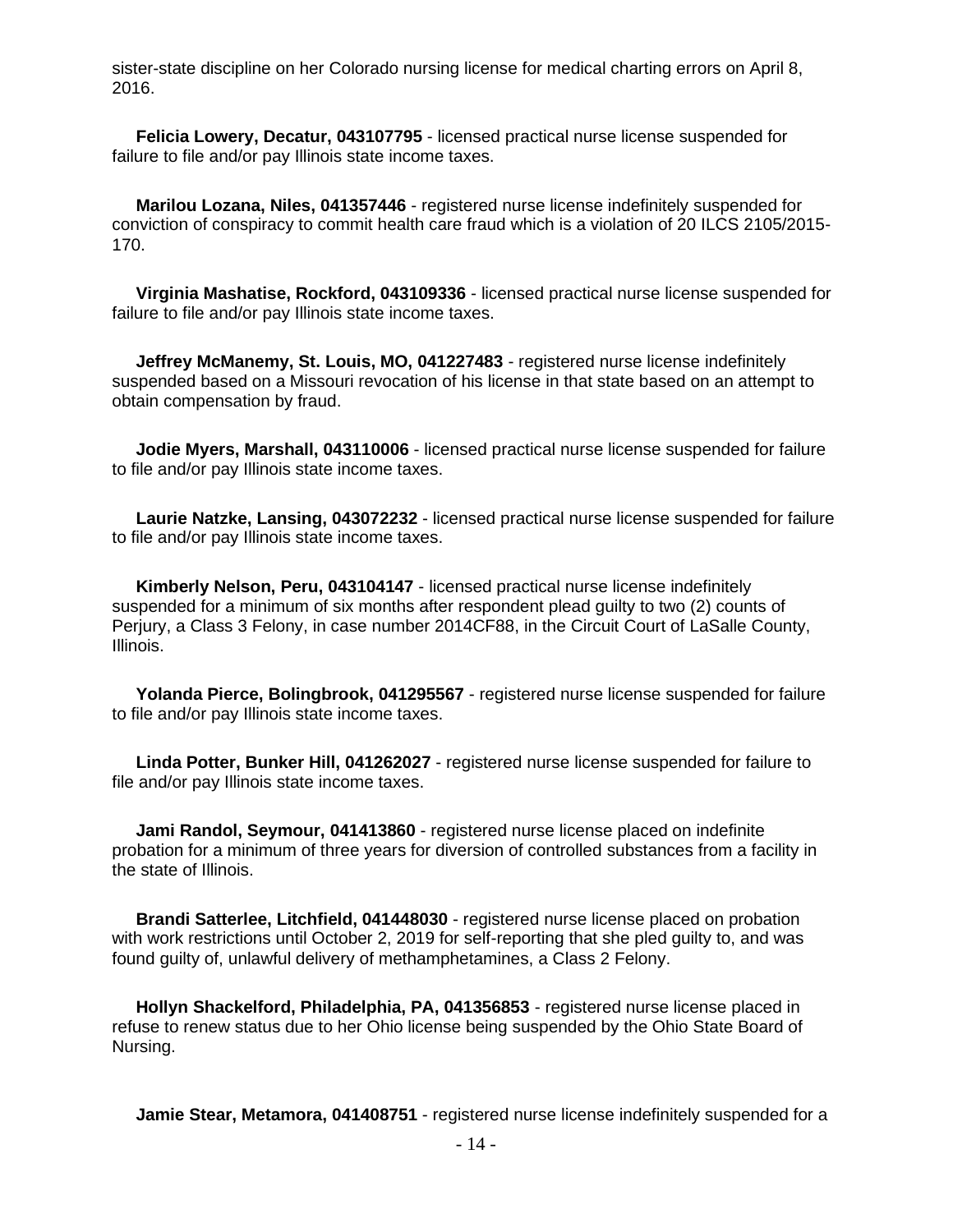minimum of six months for the unlawful taking of a narcotic drug and refusal to submit to a drug screen at OSF Healthcare in Peoria, Illinois on May 15, 2015.

 **Beth Strong, New Athens, 041224632** - registered nurse license suspended for failure to file and/or pay Illinois state income taxes.

 **Dorota Strugala, Kailua, HI, 041389956** - registered nurse license suspended for failure to file and/or pay Illinois state income taxes.

 **Jessi Taylor, Canton, 041403310** - registered nurse license placed on indefinite probation for a minimum of two years due to a felony conviction for possession of pseudoephedrine in case no. 15CF89 in the Circuit Court of the Ninth Judicial Circuit, Fulton County, Illinois.

 **Mary Thomas, Kincaid, 043114350** - licensed practical nurse license indefinitely suspended for a minimum of six months due to testing positive for controlled substances in a pre-employment screening at Heritage Health-Rutledge Regency Springfield in Springfield, IL on May 13, 2016.

 **Andrea Tymm, Highland, IN, 041323239** - registered nurse license placed in refuse to renew status for a 2017 discipline from the Indiana State Board of Nursing; respondent tested positive for substances at three (3) facilities in the state of Indiana.

 **Jose Vargas, Centralia, 041406185** - registered nurse license reprimanded due to a felony conviction for possession of a controlled substance.

 **Tiffany Walpole, Aurora, 041409819** - registered nurse license placed on indefinite probation for a minimum of three years for diversion of controlled substances from two facilities in the state of Illinois.

 **Lillian Watkins, Flossmoor, 041369926** - registered nurse license suspended for failure to file and/or pay Illinois state income taxes.

 **Jesteen Weiler, Flora, 043106380** - licensed practical nurse license automatically, indefinitely suspended for a minimum of one years after respondent violated probation.

 **Lorinda Williams, Grayslake, 041284755** - registered nurse license indefinitely suspended for being more than 30 days delinquent in the payment of child support.

 **Gail Williams, Lombard, 041268326** - registered nurse license suspended for failure to file and/or pay Illinois state income taxes.

 **Rebecca Wotawa, Pacifica, CA, 041248987** - registered nurse license placed in refuse to renew status for a 2016 discipline from the state of California Board of Nursing.

 **De Ana Zamora, Hazel Crest, 043112409** - licensed practical nurse license suspended for failure to file and/or pay Illinois state income taxes

.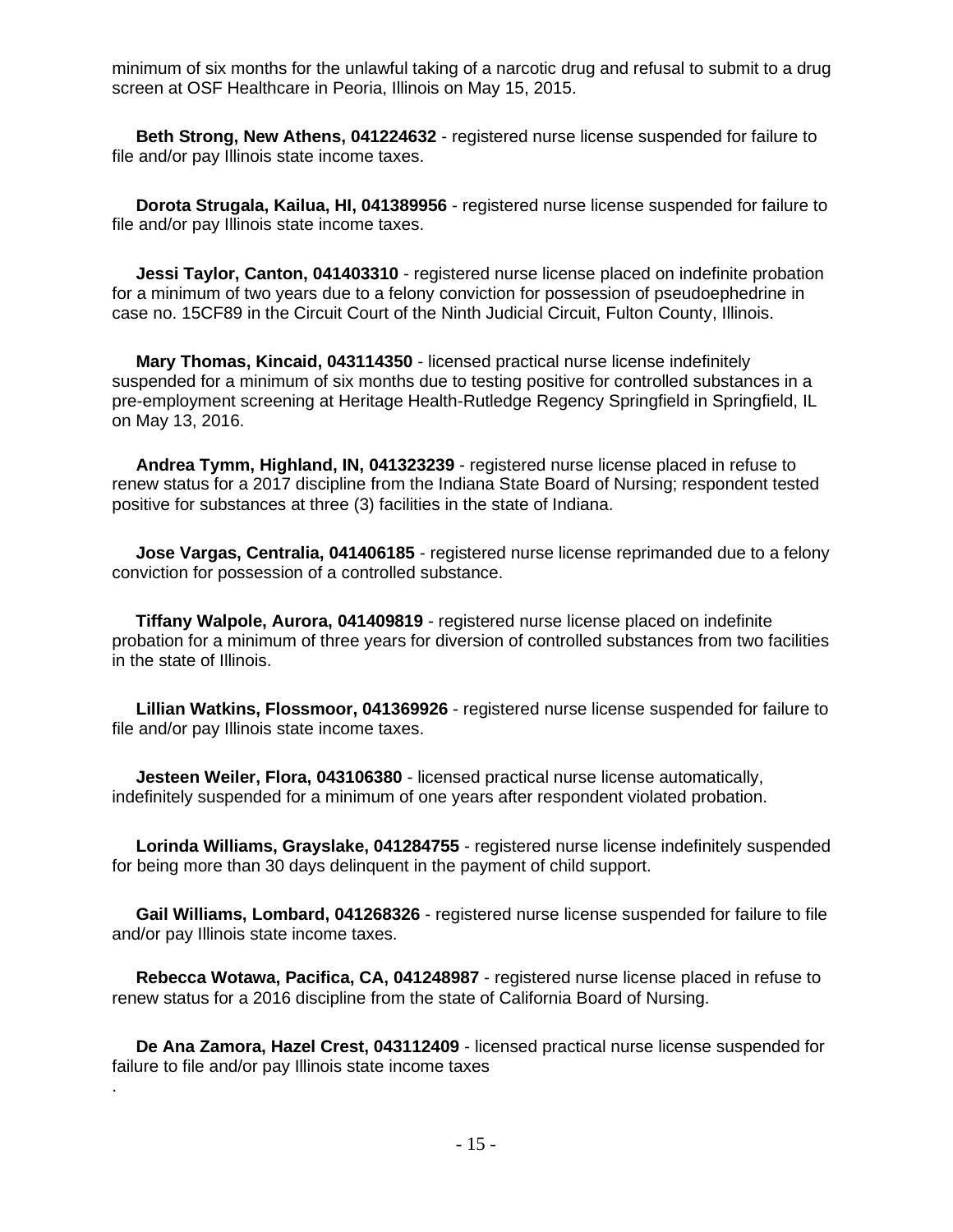# **NURSING HOME ADMINISTRATOR**

 **Derrick Crockett, New Athens, 045003825** - nursing home administrator temporary license placed in refuse to renew status after failed to change the care plan for a resident with uncontrolled diabetes after said resident experienced multiple falls. Respondent thereby engaged in unprofessional conduct.

 **Ricardo Williams, South Holland, 044004234** - nursing home administrator license placed in refuse to renew status due to a prior felony conviction on July 26, 2001 for mail fraud.

# **OCCUPATIONAL THERAPY**

 **Shytaura Goston, Chicago, 056005224** - occupational therapist license suspended for failure to file and/or pay Illinois state income taxes.

 **Michelle Jenkins, Dolton, 057002995** - certified occupational therapist assistant license suspended for failure to file and/or pay Illinois state income taxes.

 **Kerry Morris, Chicago, 056009225** - occupational therapist license placed on probation for two years for the failure to maintain accurate patient records regarding several patients and the charging for professional services not rendered to those patients.

# **PHARMACY**

 **Nicole Alsberg, Mahomet, 049115496** - pharmacy technician license indefinitely suspended for a minimum of two years due to her diversion of controlled substances.

 **Walter Beich, Homer Glen, 051032932** - pharmacist license indefinitely suspended due to a health care fraud conviction.

 **Bolingbrook Pharmacy, Bolingbrook, 054005594** - pharmacy license placed on probation for three years due to multiple violations discovered during a routine inspection.

 **Carolyn Cruise, Centreville, 051031262** - pharmacist license suspended for failure to file and/or pay Illinois state income taxes.

 **Carolyn Cruise, Centreville, 051031262** - pharmacist license suspended for failure to file and/or pay Illinois state income taxes.

 **DCA Pharmacy, Franklin, TN, 054017948** - pharmacy license reprimanded due to an adverse action taken in the State of Ohio, Ohio case number 2016-2081.

 **Kebd Enterprises LLC, Golden, CO, 054016653** - pharmacy license reprimanded due to an adverse disciplinary action taken in the State of Colorado, Colorado case number 2015- 4557.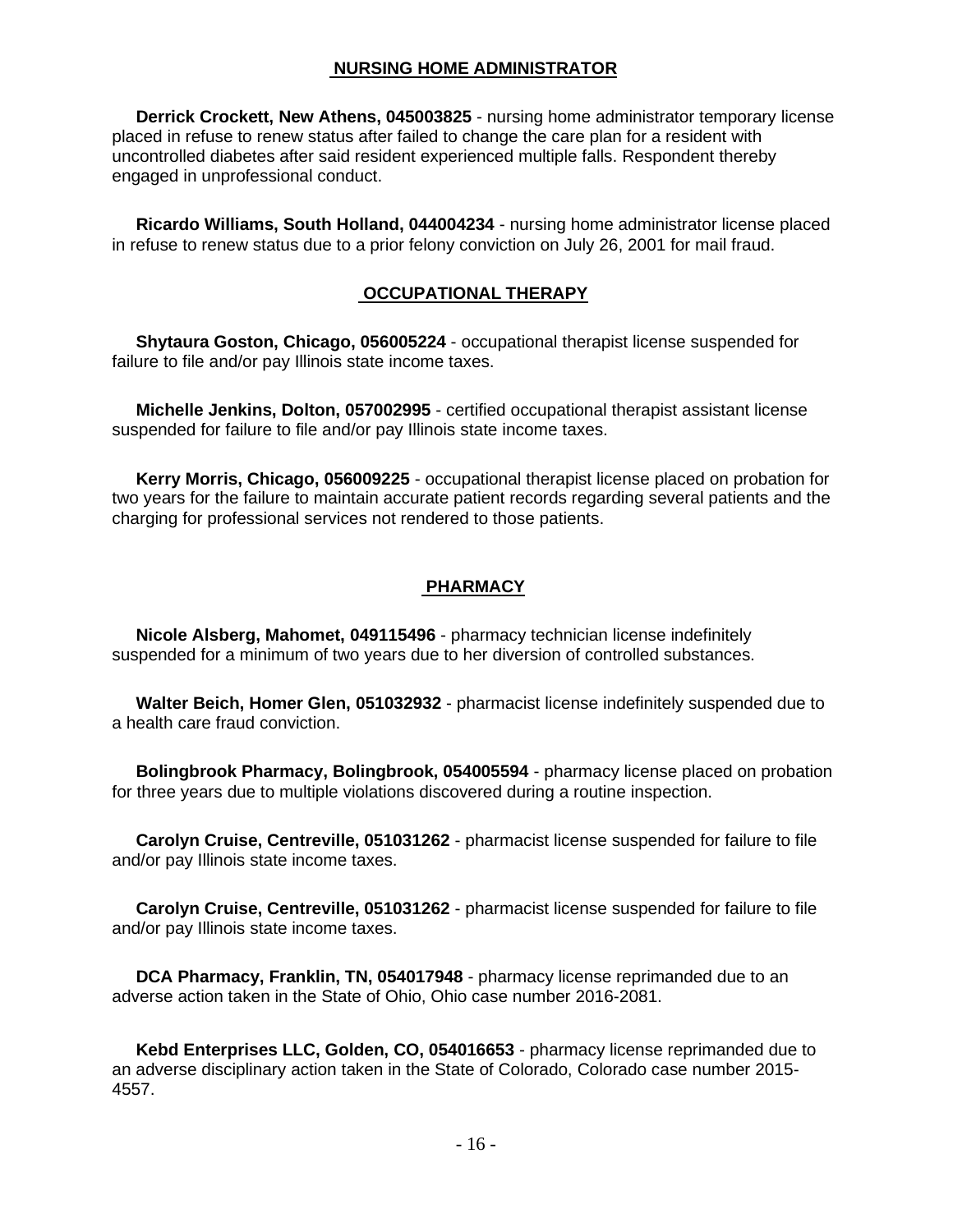**Arianita Krasniqi, Arlington Heights, 049235978** - pharmacy technician license placed in refuse to renew status after she stole controlled substances from her former employer, a pharmacy.

 **Medaus Inc., Birmingham, AL, 054015387** - pharmacy license indefinitely suspended for a minimum of one year due to being disciplined by the Alabama State Board of Pharmacy on July 1, 2016 for failure to comply with the Federal Food, Drug, and Cosmetic Act.

 **Monticello Drugs, Monticello, 054009830** - pharmacy license placed in refuse to renew status after failed to notify the Department thirty (30) days in advance of the pharmacy's closing date.

 **NBJ Pharmacy, Richmond, TX, 054018712** - ordered to cease and desist the unlicensed practice as a pharmacy and assessed a \$5,000 civil penalty due to having dispensed and shipped prescription drugs into Illinois without possessing an active Illinois Pharmacy license.

 **John Singletary, Shorewood, 051028415** - pharmacist license placed on probation for three-year and fined \$3,000 due to multiple violations discovered during a routine inspection of Bolingbrook Pharmacy while he was Pharmacist-in-Charge.

 **Erica Taylor, Normal, 049235174** - pharmacy technician license indefinitely suspended for a minimum of three years due to her conviction for theft on February 2, 2017, in McLean County case number 16-CF-000828 and July 28, 2016, in McLean County case number 16- CM-000992.

 **Ricky Williams, Rockford, 049252949** – pharmacy technician license placed in refuse to renew status for being more than 30 days delinquent in the payment of child support

.

# **PHYSICAL THERAPY**

 **Tanisha Chambers, Southfield, MI, 160004594** - physical therapist license placed in refuse to renew status due to a Texas Physical Therapy Board discipline.

 **Rious Manabat, Aurora, 070011699** - licensed physical therapist license suspended for failure to file and/or pay Illinois state income taxes.

 **Bernard Yaun, Rockford, 070010859** - licensed physical therapist license placed on probation for three years and fined \$5,000 due to billing for physical therapy services that he did not provide.

#### **PODIATRY**

 **Robert Lim, Oak Brook, 016004539** - podiatrist license suspended for three months due to unprofessional conduct.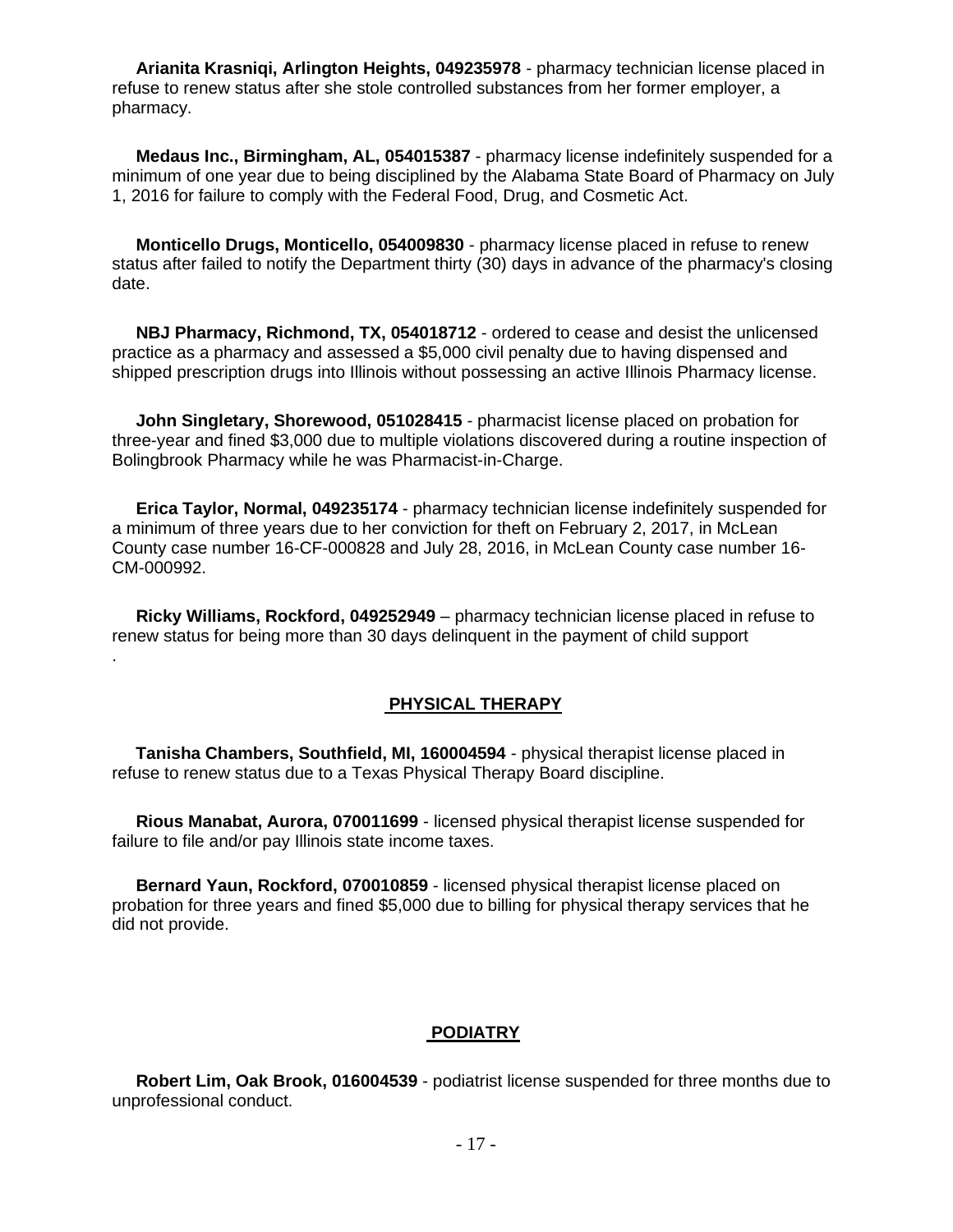# **PROFESSIONAL COUNSELOR**

 **David MacIntyre, Aniwa, WI, 180003018** - licensed clinical professional counselor license has been placed in refuse to renew status due to a sister-state indefinite suspension imposed by the state of Wisconsin based on a respondent's apparent addiction to alcohol and because he has been placed on the Federal Exclusion list because of that discipline.

# **PUBLIC ACCOUNTANT**

 **Adams Underwood, Danville, 065039784** - licensed certified public accountant license suspended for failure to file and/or pay Illinois state income taxes.

### **RESPIRATORY CARE**

 **Sonja Pearson, Blue Island, 194003026** - respiratory care practitioner license suspended for failure to file and/or pay Illinois state income taxes.

 **Sonja Pearson, Blue Island, 194003026** - respiratory care practitioner license suspended for failure to file and/or pay Illinois state income taxes.

#### **SHORTHAND REPORTER**

 **Deralyn Gordon, Chicago, 084003957** - certified shorthand reporter license suspended for failure to file and/or pay Illinois state income taxes.

#### **SOCIAL WORKER**

 **Renee Kiel, St. Charles, 149008431** - licensed clinical social worker license suspended for failure to file and/or pay Illinois state income taxes.

#### **PROFESSIONAL ENGINEERS**

 **Dibakar Sundi, Highland, IN, 062038979** - licensed professional engineer license suspended for failure to file and/or pay Illinois state income taxes.

## **VETERINARY**

 **Tiffany Leach, Chicago, 090009710** - veterinarian license placed on indefinite probation and controlled substance license, 390004688, indefinitely suspended for a minimum of six months due to her having use another veterinarian's prescription form without authorization, the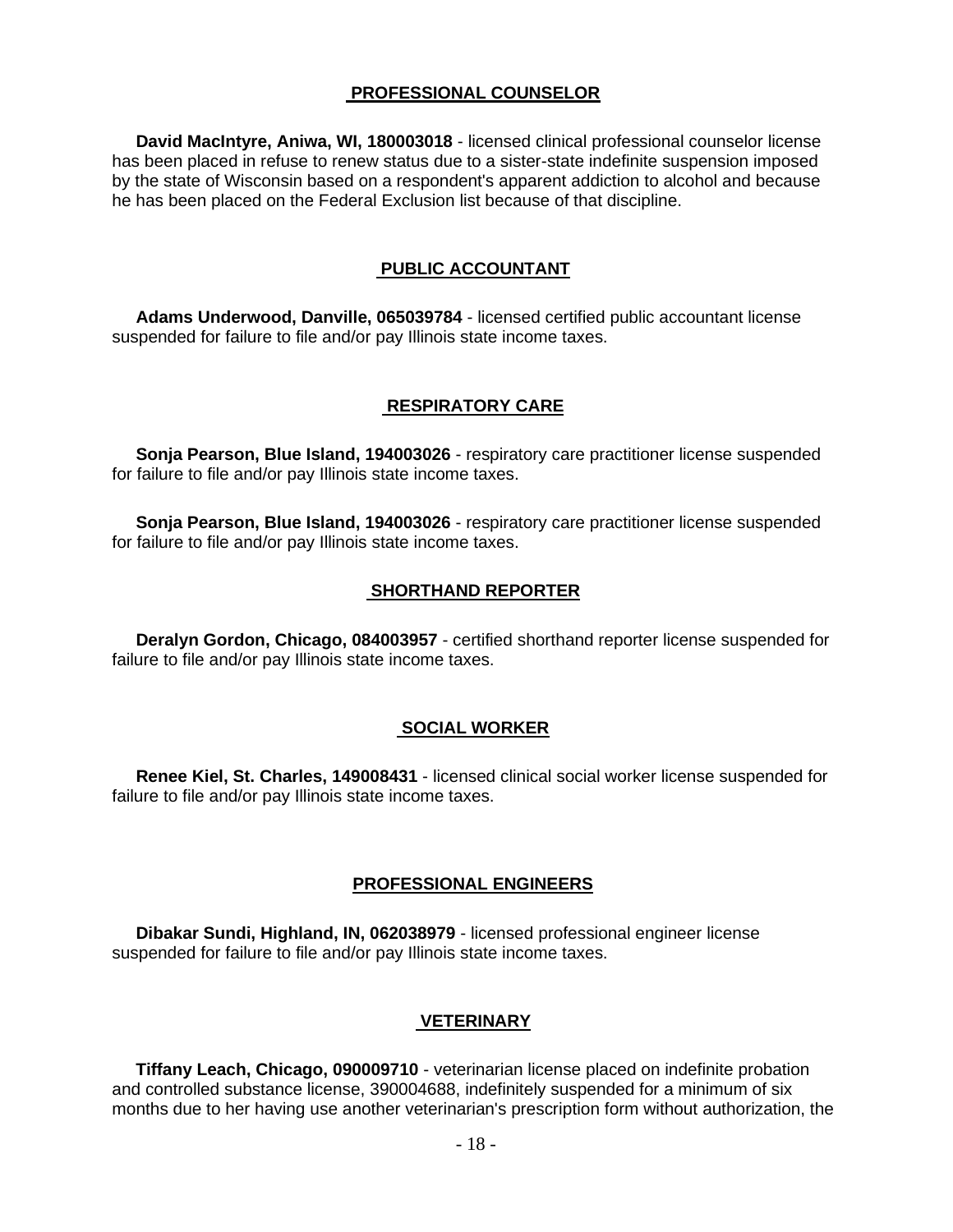surrender of her DEA registration, and a subsequent plea of guilty in Lake County, Illinois, case number 16-CF-2134.

# **DIVISION OF REAL ESTATE**

#### **APPRAISAL**

 **Sugene Skrypnyk, Antioch, 556003436** - certified residential real estate appraiser license placed in refuse to renew status for producing a misleading appraisal report in violation of USPAP.

#### **HOME INSPECTOR**

 **James Deutsch, Bloomington, 450010783** - home inspector license fined \$750 for failure to complete continuing education prior to renewing his license and for stating on his renewal application that he had completed the education.

### **REAL ESTATE**

 **Cory Agee, Park Forest, 473015447** - real estate leasing agent license suspended for failure to file and/or pay Illinois state income taxes.

 **Roberta Anderson, Chicago, 475155554** - real estate broker license suspended for failure to file and/or pay Illinois state income taxes.

 **Brittany Antrim, West Chicago, 473012860** - real estate leasing agent license fined \$750 for failure to complete continuing education prior to renewing her license and for stating on the renewal application that he continuing education had been completed.

 **John Bataoel, Bloomington, 475135174** - real estate broker license suspended for failure to file and/or pay Illinois state income taxes.

 **Sara Benson, Chicago, 471010064** - real estate managing broker license fined \$1,000 for failure to complete continuing education prior to renewing her license and for stating on her renewal application that she had completed the education.

 **Yaa Boakye, Chicago, 475167612** - real estate broker license suspended for failure to file and/or pay Illinois state income taxes.

 **Alexandra Botiz, Glen Ellyn, 475158356** - real estate broker license suspended for failure to file and/or pay Illinois state income taxes.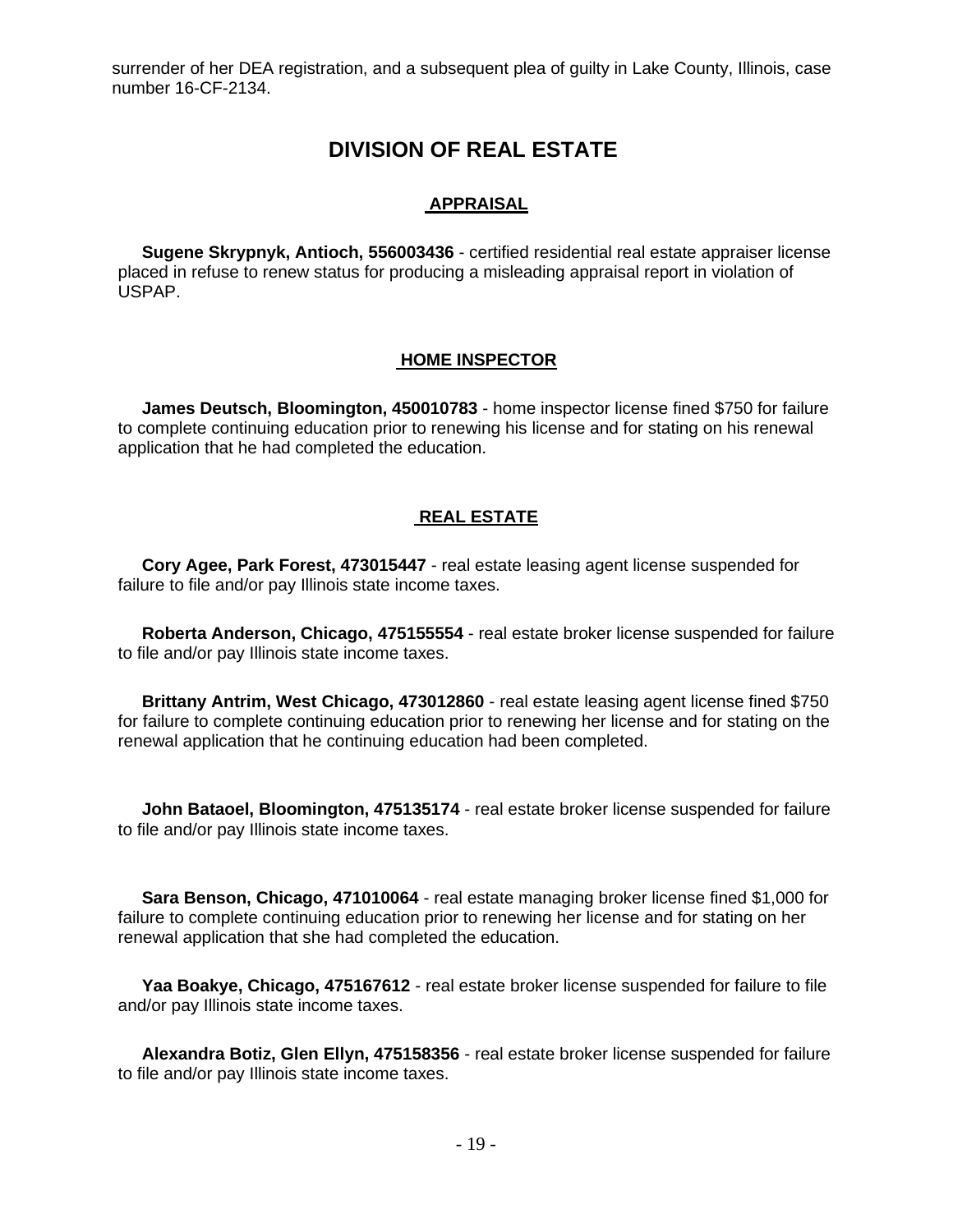**Nola Bounds, Hillside, 473013027** - real estate leasing agent license fined \$750 for failure to complete continuing education prior to renewing the license and for stating on the renewal application that the continuing education had been completed.

 **Octavia Brown, Chicago, 475164813** - real estate broker license suspended for failure to file and/or pay Illinois state income taxes.

 **Terrence Chineworth, Chicago, 475137499** - real estate broker license surrendered for failure to complete continuing education during the pre-renewal period prior to renewing the license in 2016.

 **Marianne Citarella, Orland Park, 473011002** - real estate leasing agent license surrendered for failure to complete continuing education prior to renewing her license and for stating on the renewal application that the continuing education had been completed.

 **Ahmad Elhindi, Villa Park, 475172949** - real estate broker license suspended for failure to file and/or pay Illinois state income taxes.

 **Yesenia Galaviz-Pineda, Chicago, 473010520** - real estate leasing agent license fined \$1,500 for failure to complete continuing education prior to renewing her license and for stating on the renewal application that the continuing education had been completed.

 **Edward Garfield, Buffalo Grove, 471003564** - real estate managing broker license suspended for failure to file and/or pay Illinois state income taxes.

 **James Hock Jr, Lombard, 475145856** - real estate broker license suspended for failure to file and/or pay Illinois state income taxes.

 **Wayne Laatz, Naperville, 475061875** - real estate broker license suspended for failure to file and/or pay Illinois state income taxes.

 **Gerard Lewis, Chicago, 471016355** - real estate managing broker license suspended for failure to file and/or pay Illinois state income taxes.

 **Marcellus Moore, Chicago, 471017599** - real estate managing broker license suspend for failure to file and/or pay Illinois state income taxes.

 **Ryan Rader, Chicago, 475130399** - real estate broker license suspended for failure to file and/or pay Illinois state income taxes.

 **Jonathan Sheil, Chicago, 473013709** - real estate leasing agent license fined \$750 for failure to complete continuing education prior to renewing his license and for stating on the renewal application that the continuing education had been completed.

 **Richard Smith, Chicago, 475168076** - real estate broker license suspended for failure to file and/or pay Illinois state income taxes

**John Theodore, Palos Hills, 473013540** - real estate leasing agent license fined \$750 for